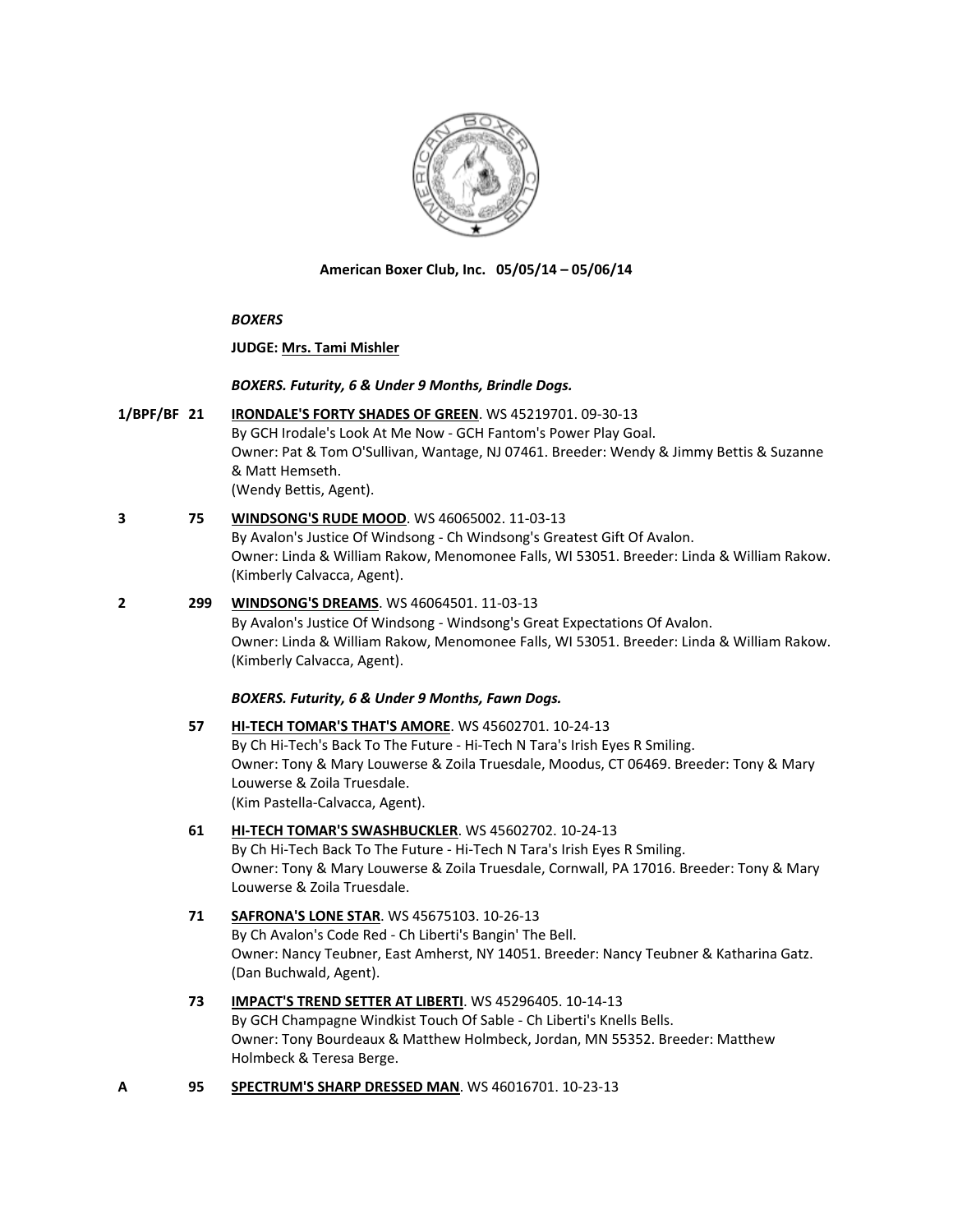By Ch Rosewood's Custom Made - Spectrum's Willow. Owner: Claudia & Lisa Tremblay, Brooksville, FL 34614. Breeder: Owners.

#### **2 117 [TJ'S CAPTAIN MORGAN SELECT](http://www.infodog.com/files/bdogrsl1.prg;makc=WS%2045744401;mdog=TJ_s_Captain_Morgan_Select;wins=all)**. WS 45744401. 10-26-13 By GCH Duba-Dae's Who's Your Daddy - Ch TJ's Miss Parker.

Owner: Theresa Janzen, Lacey, WA 98509. Breeder: Theresa Janzen.

# **141 [NANTESS N CALENO SIMPLY IRRESISTIBLE](http://www.infodog.com/files/bdogrsl1.prg;makc=WS%2045078101;mdog=Nantess_N_Caleno_Simply_Irresistible;wins=all)**. WS 45078101. 09-04-13

By Ch Mel-o-D's Living By The Word - Ch Nantes Simply The Best. Owner: Guido & Sue Tafur & Nancy & Tessie Savage, Table Grove, IL 61482. Breeder: Nancy & Tessie Savage.

# **153 [GC'S N SCHMIDT'S FOOTLOOSE](http://www.infodog.com/files/bdogrsl1.prg;makc=WS%2045756701;mdog=GC_s_N_Schmidt_s_Footloose;wins=all)**. WS 45756701. 10-15-13

By GCH Justawyn 'Ding Time At Heartacres - Schmidt's-GC Twinkle Twinkle L'il Star. Owner: Cindy Yaeger & Glenn Yaeger & Juli Schmidt, Marengo, OH 43334. Breeder: Juli Schmidt & Cindy Yaeger.

## **3 169 [TADD'S PUTTIN' ON](http://www.infodog.com/files/bdogrsl1.prg;makc=WS%2045503301;mdog=TADD_s_Puttin__On_The_Ritz;wins=all) THE RITZ**. WS 45503301. 11-01-13

By TADD's Lando Firecracker - TADD's Random Elegance Of Lando. Owner: Donna Doane & Trish Olinghouse, Random Lake, WI 53075. Breeder: Trish Olinghouse & Donna Doane. (Amy Bieri, Agent).

# **233 [GC-SCHMIDT'S ONE FOUNDATION AT LEMAC](http://www.infodog.com/files/bdogrsl1.prg;makc=WS%2045750302;mdog=GC-Schmidt_s_One_Foundation_At_Lemac;wins=all)**. WS 45750302. 10-22-13

By Ch Schmidt's-GC Catch A Falling Star At Lemac CD MX MXB MXJ NF - GC's N Schmidt's Ain't Seen Nothin' Yet.

Owner: Leta McCulla & Glenn & Cindy Yaeger & Juli Schmidt, Saint Paris, OH 43072. Breeder: Cindy Yaeger & Glenn Yaeger.

#### **241 [HARMSON N' STANDING-O'S TOP SECRET](http://www.infodog.com/files/bdogrsl1.prg;makc=WS%2045850304;mdog=Harmson_N__Standing-O_s_Top_Secret;wins=all)**. WS 45850304. 10-16-13

By GCH Raklyns The Bronx Bomber MVP At Third - Harmson N' Standing-O's Telling Secrets. Owner: Mark Thomas & Yvonne Thomas & Kathy McCarthy, Teaneck, NJ 07666. Breeder: Kathy McCarthy.

(Debbie Struff, AKC Registered Handler).

#### **1 307 [STREAMLINE N INSPIRATION'S CRIME BOSS](http://www.infodog.com/files/bdogrsl1.prg;makc=WS%2045323001;mdog=Streamline_N_Inspiration_s_Crime_Boss;wins=all)**. WS 45323001. 09-09-13

By GCH Rikar's Crime Of The Century - GCH Sapphire's Violet Sky In Vegas Of Streamline. Owner: Joleena Young & Donald Young & Gina Freer, Sullivan, IL 61951. Breeder: Donald Mack Young & Joleena Young & Gina Freer & Charles Freer. (Christa Cook, Agent).

#### **4 387 [BAIBROOK-N-WYNDING BROOK AS GOOD AS GOLD](http://www.infodog.com/files/bdogrsl1.prg;makc=WS%2045167303;mdog=Baibrook-N-Wynding_Brook_As_Good_As_Gold;wins=all)**. WS 45167303. 09-18-13

By Ch Pearlisel N Standing O Risk Factor - GCH Baibrook's Gold In A Penny Arcade. Owner: Melodee Lasky & Keri Lasky-Carlos, Annandale, NJ 08801. Breeder: Karen Kaleta. (Marianne Claflin, AKC Registered Handler).

**425 [SHIRA'S UNDER INVESTIGATION](http://www.infodog.com/files/bdogrsl1.prg;makc=WS%2045110405;mdog=Shira_s_Under_Investigation;wins=all)**. WS 45110405. 09-18-13 By GCH Encore's War Games - Ch Shira's Kandy Kiss. Owner: Rose & Kim Northcutt, Sherrard, IL 61281. Breeder: Rose & Kim Northcutt. (Christa Cook, Agent).

## *BOXERS. Futurity, 9 & Under 12 Months, Brindle Dogs.*

## **1 45 [MARBURL AND ILLYRIAN'S LONE RANGER](http://www.infodog.com/files/bdogrsl1.prg;makc=WS%2045301901;mdog=Marburl_And_Illyrian_s_Lone_Ranger;wins=all)**. WS 45301901. 05-26-13 By Ch Marburl's Hidalgo - GCH Illyrian's Charmed I'm Sure. Owner: Mary Frances Burleson & Lee Mitchell & Gail Kloecker, Sachse, TX 75048. Breeder: Gail Kloecker & Mary Frances Burleson.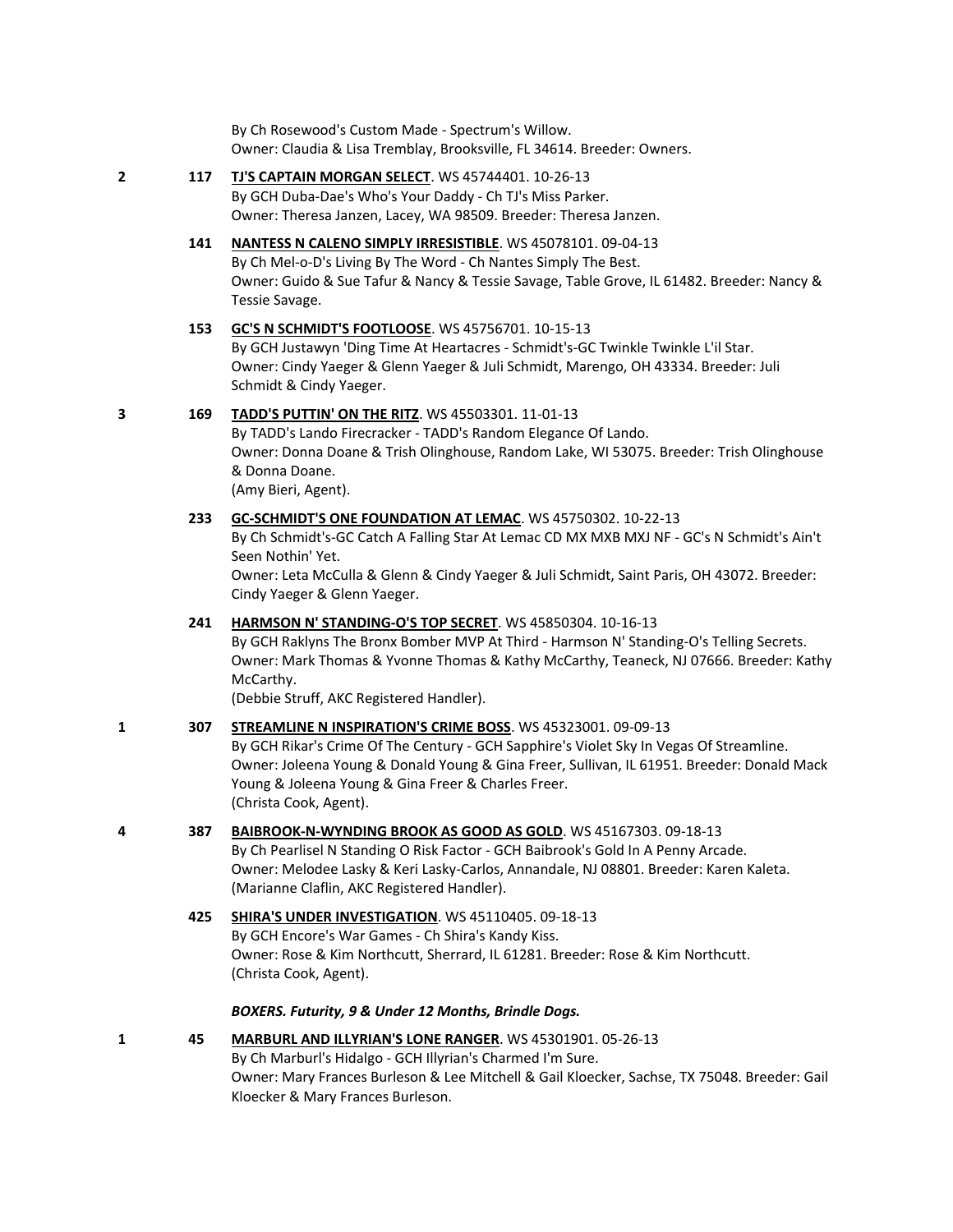(Lori McClain Ferguson, Agent).

- **47 [NANTESS N ADELLINS MADE U LOOK](http://www.infodog.com/files/bdogrsl1.prg;makc=WS%2044725202;mdog=Nantess_N_Adellins_Made_U_Look;wins=all)**. WS 44725202. 07-22-13 By Ch Nantess Ain't Seen Nothing Yet - GCH Adellins Nantess Look At Mimi. Owner: Linda Kulow & Nancy & Tessie Savage, Table Grove, IL 61482. Breeder: Linda Kulow & Nancy & Tessie Savage.
- **2 105 [WHITE PINES LEGACY OF LEO OF HEART ACRE](http://www.infodog.com/files/bdogrsl1.prg;makc=WS%2044492401;mdog=White_Pines_Legacy_Of_Leo_Of_Heart_Acre;wins=all)**. WS 44492401. 07-02-13 By Ch Josha's Linebacker CD - Ch White Pines Booty Boppin. Owner: Robert & Linda Gasper & Dr James & Priscilla Kilman, Medina, OH 44256. Breeder: Robert & Linda Gasper. (Kay Palade-Peiser, Agent).
- **4 211 [DIAMOND B 'N' CABERNET'S ABSOLUT TROUBLE BREWING](http://www.infodog.com/files/bdogrsl1.prg;makc=WS%2044898505;mdog=Diamond_B__N__Cabernet_s_Absolut_Trouble_Brewing;wins=all)**. WS 44898505. 08-05-13 By Ch Cabernet's Here Comes Trouble - Ch Stone's Absolut Intoxication BN HT CA CGC. Owner: Victoria Bremner & Leonard Bremner, Hemet, CA 925439073. Breeder: Victoria Bremner & Leonard Bremner & Suzi Stone.
- **3 361 [PHEASANTHOLLOW'S 'N' MASUE'S MAN OF STEAL](http://www.infodog.com/files/bdogrsl1.prg;makc=WS%2044661701;mdog=Pheasanthollow_s__N__Masue_s_Man_Of_Steal;wins=all)**. WS 44661701. 07-09-13 By GCH Pheasanthollow's Kryptonite - Ch Masue's Crown Royal Limited Edition. Owner: Kerry & Allison Jones & Sue & Doug Tolbert, Wallkill, NY 12589. Breeder: Sue & Doug Tolbert.
	- **389 [SBK EXCLUSIVE ITEM OF HI-TECH](http://www.infodog.com/files/bdogrsl1.prg;makc=WS%2044431602;mdog=SBK_Exclusive_Item_Of_Hi-Tech;wins=all)**. WS 44431602. 06-08-13 By Ch Hi-Tech's Back To The Future - Ch Newlaithe Enchantment. Owner: Sandie Dietz & Joseph Vergnetti, Succasunna, NJ 07876. Breeder: Sandie B Dietz. (Kim Pastella Calvacca, Agent).
- **A 405 [SCARBOROUGH BELCO LIFE IN THE FAST LANE](http://www.infodog.com/files/bdogrsl1.prg;makc=WS%2044475002;mdog=Scarborough_Belco_Life_In_The_Fast_Lane;wins=all)**. WS 44475002. 06-27-13 By Ch Belco Champagne Keep On Truck'n - Scarborough Petrie Nonpareil. Owner: Virginia Zurflieh & David & Karen Murphy & Beth Coviello-Davis, Plant City, FL 33565. Breeder: Virginia Zurflieh & Claudia M Tremblay & Jane M Edenfield. *BOXERS. Futurity, 9 & Under 12 Months, Fawn Dogs.* **15 [ROCHILS AND IMPERIALS GOLD STANDARD](http://www.infodog.com/files/bdogrsl1.prg;makc=WS%2044743201;mdog=Rochils_And_Imperials_Gold_Standard;wins=all)**. WS 44743201. 06-09-13 By Ch Marburl's Hidalgo - Ch Imperial's Texoma Tillie. Owner: Sandra Combest & Perry Combest & Joann Reinolds, Denton, TX 76205. Breeder: Joann Reinolds & He Reinolds & Sarah Reinolds. (Michael Shepherd, Agent).
	- **41 [SUMMER'S MANTRA](http://www.infodog.com/files/bdogrsl1.prg;makc=WS%2044637301;mdog=Summer_s_Mantra;wins=all)**. WS 44637301. 05-22-13 By Ch Summer's Dash Riprock - Ch JoCar's Glamour Girl Of Summer. Owner: Josie O'Reilly, Edmonton AB, CN T6G 0B8. Breeder: Josie O'Reilly.

```
A 55 LEGACY'S JOURNEY OF HOPE. WS 44765204. 07-12-13
    By Ch Fanfare 'N Legacy's Anthing Goes - Ch Legacy's Everlasting Hope. 
    Owner: Ginny & Don Nickolson, Fawn Grove, PA 17321. Breeder: Ginny & Don Nickolson.
    (Daniel Alan Buchwald, Agent).
```
**63 [ENCORE'S MASTERMIND](http://www.infodog.com/files/bdogrsl1.prg;makc=WS%2045566703;mdog=Encore_s_Mastermind;wins=all)**. WS 45566703. 07-12-13 By Heromiari Faust At Ronin - GCH Encore's Over The Moon. Owner: Sherry McGee & Cheryl Cates, Collins, MS 39428. Breeder: Jan Mumford & Cheryl Cates.

(Terri Galle, Agent).

**93 [SPRINGBROOK'S HARBOR MASTER](http://www.infodog.com/files/bdogrsl1.prg;makc=WS%2044611402;mdog=Springbrook_s_Harbor_Master;wins=all)**. WS 44611402. 05-24-13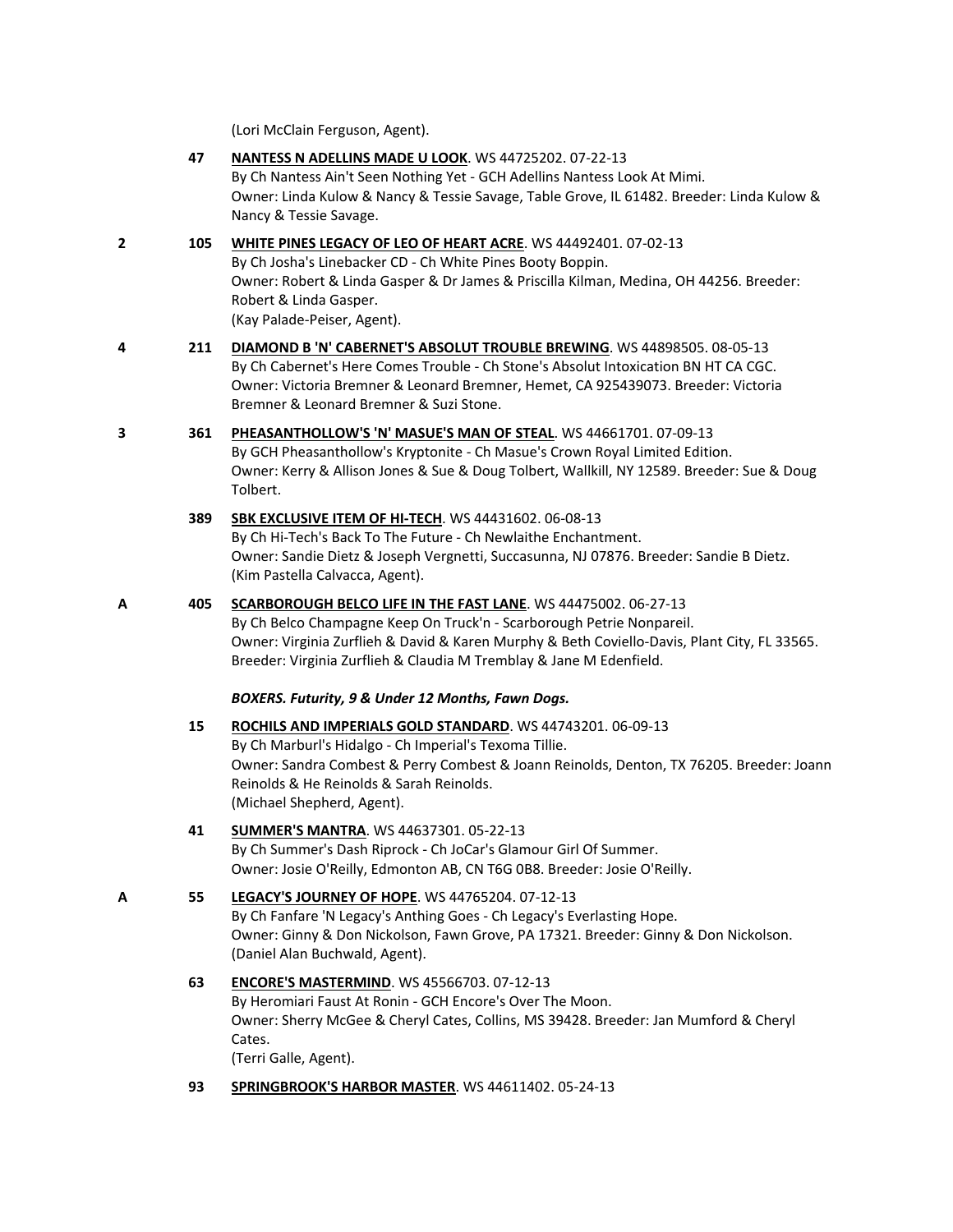By Ch Belco's Coppertone RN - Ch Springbrook's Uptown Girl. Owner: Julie Prentice & Sherry Canciamille, Kalamazoo, MI 49009. Breeder: Mary Dohm & Sherry Canciamille.

#### **A 125 [WOODS END SPRINGBROOK SABLE REIGN](http://www.infodog.com/files/bdogrsl1.prg;makc=WS%2045236001;mdog=Woods_End_Springbrook_Sable_Reign;wins=all)**. WS 45236001. 07-26-13

By Ch Woods End Crown Sable - Ch Springbrook's Paint The Town. Owner: Mary Dohm & Mrs Jack L Billhardt & Sherry Canciamille, Wilmington, IL 60481. Breeder: Mary Dohm & Sherry Canciamille.

**131 [MCCOY'S LEGEND OF THE HEART AT STONY CREST](http://www.infodog.com/files/bdogrsl1.prg;makc=WS%2045457904;mdog=McCoy_s_Legend_Of_The_Heart_At_Stony_Crest;wins=all)**. WS 45457904. 08-01-13 By Ch Silverlane's Excalibur - Ch McCoy's Melt Your Heart. Owner: Karen Speck & Larry McCoy, Glen Gardner, NJ 08826. Breeder: Larry McCoy.

# **2 149 [ENCORE'S MASTERPIECE](http://www.infodog.com/files/bdogrsl1.prg;makc=WS%2045566704;mdog=Encore_s_Masterpiece;wins=all)**. WS 45566704. 07-12-13

By Heromiari Faust At Ronin - GCH Encore's Over The Moon. Owner: Cynthia Ellis & Cheryl Cates, Snohomish, WA 98290. Breeder: Cheryl Cates & Jan Shively Mumford.

- **163 [MCCOY'S CONQUEROR OF THE HEART](http://www.infodog.com/files/bdogrsl1.prg;makc=WS%2045457902;mdog=McCoy_s_Conqueror_Of_The_Heart;wins=all)**. WS 45457902. 08-01-13 By Ch Silverlane's Excalibur - Ch MCoy's Melt Your Heart. Owner: Larry McCoy, Robinson, IL 62454. Breeder: Larry McCoy. (Bryan Briley, Agent).
- **189 [MIDNIGHT SKY'S DRAMA AND KHAOS](http://www.infodog.com/files/bdogrsl1.prg;makc=WS%2044696904;mdog=Midnight_Sky_s_Drama_And_Khaos;wins=all)**. WS 44696904. 07-16-13 By Ch Midnight Sky's Autumn Endeavor - Ch Hi-Five's This Ones For The Girls Of Oak Knoll. Owner: Jonathan Stone & Linda Bammes, Kansas City, MO 64119. Breeder: Linda Bammes & Irmgard Driscoll & Bryan Briley.

#### **251 [NANTESS LOVEN EVER MINUTE OF IT](http://www.infodog.com/files/bdogrsl1.prg;makc=WS%2044437201;mdog=Nantess_Loven_Ever_Minute_Of_It;wins=all)**. WS 44437201. 06-26-13 By Ch Mel-O-D's Living By The Word - Ch Nantess Nu Way To Impact. Owner: Nancy & Tessie Savage, Table Grove, IL 61482. Breeder: Nancy & Tessie Savage.

# **4 269 [SPRINGBROOK'S WITH HONORS](http://www.infodog.com/files/bdogrsl1.prg;makc=WS%2044611403;mdog=Springbrook_s_With_Honors;wins=all)**. WS 44611403. 05-24-13 By Ch Belco's Copperton RN - Ch Springbrook's Uptown Girl. Owner: Lori Kapusta & Sherry Canciamille, Kankakee, IL 60901. Breeder: Mary Dohm & Sherry Canciamille.

#### **1 335 [WHITE PINES LINEBACKER FROM HEART ACRE](http://www.infodog.com/files/bdogrsl1.prg;makc=WS%2044492402;mdog=White_Pines_Linebacker_From_Heart_Acre;wins=all)**. WS 44492402. 07-02-13 By Ch Josha's Linebacker CD - Ch White Pine's Booty Boppin. Owner: Robert & Linda Gasper & Dr James & Priscilla Kilman, Medina, OH 442568540. Breeder: Robert & Linda Gasper. (Kay Palade-Peiser, Agent).

- **3 391 [MCCOY'S COMMANDER OF THE HEART](http://www.infodog.com/files/bdogrsl1.prg;makc=WS%2045457903;mdog=McCoy_s_Commander_Of_The_Heart;wins=all)**. WS 45457903. 08-01-13 By Ch Silverlane's Excalibur - Ch McCoy's Melt Your Heart. Owner: Ellen Ellerman & Larry McCoy, Greencastle, IN 46135. Breeder: Larry McCoy. (John Nielson, Agent).
	- **437 [DIAMOND B 'N' CABERNET'S ABSOLUT DOUBLE TROUBLE](http://www.infodog.com/files/bdogrsl1.prg;makc=WS%2044898504;mdog=Diamond_B__N__Cabernet_s_Absolut_Double_Trouble;wins=all)**. WS 44898504. 08-05-13 By Ch Cabernet's Here Comes Trouble - Ch Stone's Absolut Intoxication BN HT CA CGC. Owner: Victoria Bremner & Leonard Bremner, Hemet, CA 92543907. Breeder: Victoria Bremner & Leonard Bremner & Suzi Stone.

#### *BOXERS. Futurity, 12 & Under 15 Months, Brindle Dogs.*

**A 7 [JOVILEA'S UNFORGIVEN](http://www.infodog.com/files/bdogrsl1.prg;makc=WS%2043858203;mdog=Jovilea_s_Unforgiven;wins=all)**. WS 43858203. 03-16-13 By Magray N Jovilea's Gunslinger - Jovilea's Could It Be Magic.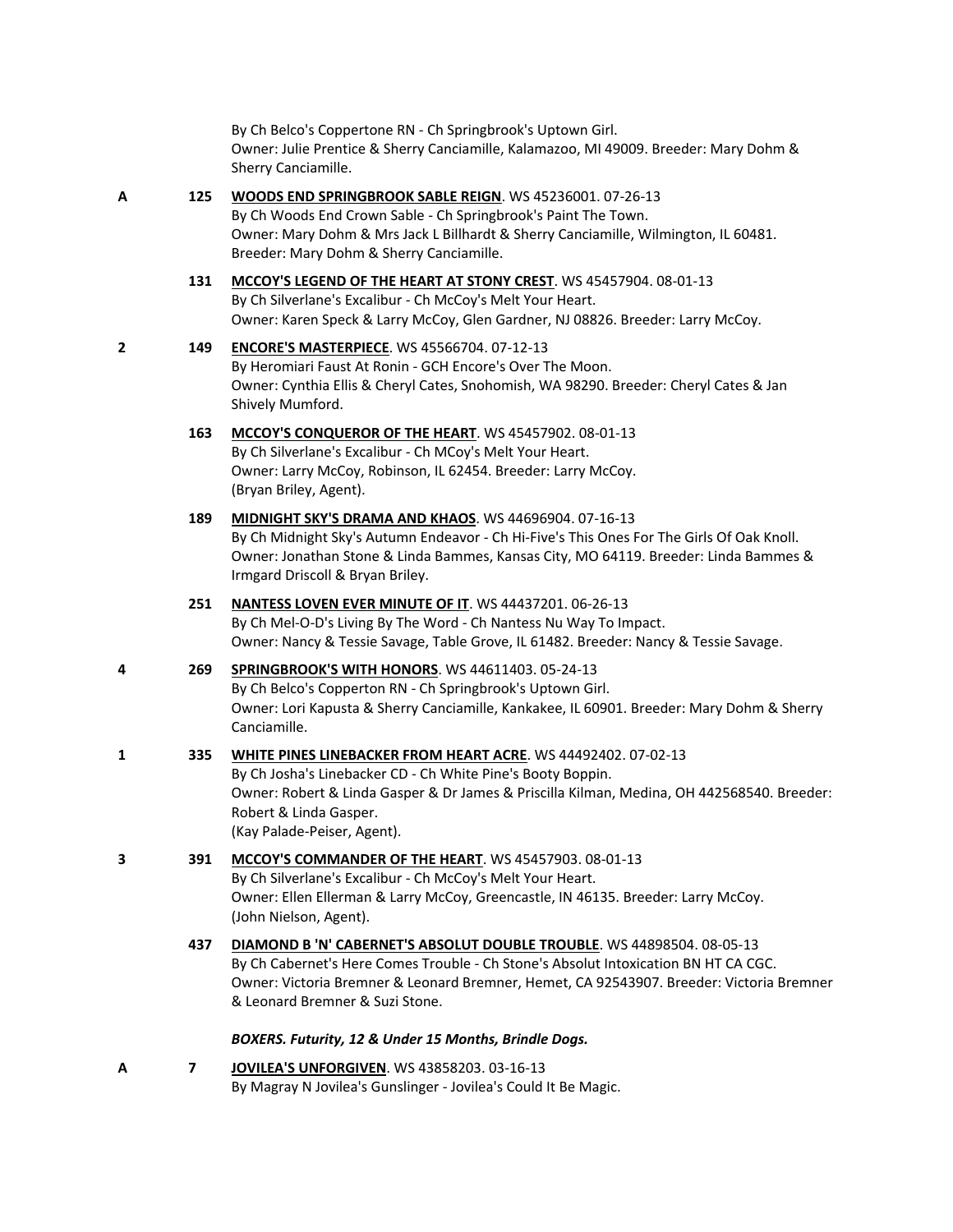Owner: Claudine Raymo, Debary, FL 32713. Breeder: Claudine Raymo.

**1 29 [CARMA'S NIGHTWATCH AT LATTALANE](http://www.infodog.com/files/bdogrsl1.prg;makc=WS%2043641205;mdog=Carma_s_Nightwatch_At_LattaLane;wins=all)**. WS 43641205. 03-01-13 By Ch Tadd's Armed And Dangerous - Ch Sapphire's Magic Smoke Of TJ. Owner: Carol & Thomas Latta, Corder, MO 64021. Breeder: Tina Halverson & Shelly Williams. (Michael Shepherd, AKC Registered Handler AKC). **91 [SALGRAY N LEMKO'S GANGNAM STYLE](http://www.infodog.com/files/bdogrsl1.prg;makc=WS%2043735208;mdog=Salgray_N_Lemko_s_Gangnam_Style;wins=all)**. WS 43735208. 02-10-13 By Draymia's Wind Seeker CD - Ch Salgray's Gold Dust. Owner: Jane Hamilburg-Guy & Jessica Kozel, Mansfield, MA 02048. Breeder: Jane Hamilburg-Guy & Jessica Kozel. **A 111 [JOVILEA'S 8-SECOND RIDE](http://www.infodog.com/files/bdogrsl1.prg;makc=WS%2043858201;mdog=Jovilea_s_8-Second_Ride;wins=all)**. WS 43858201. 03-16-13 By Magray N Jovilea's Gunslinger - Jovilea's Could It Be Magic. Owner: Claudine Raymo & Anthony Gose, Debary, FL 32713. Breeder: Claudine A Raymo. (Rick Justice, Agent). **175 [JESTER'S DRUM SOLO](http://www.infodog.com/files/bdogrsl1.prg;makc=WS%2043529201;mdog=Jester_s_Drum_Solo;wins=all)**. WS 43529201. 03-22-13 By GCH Tybrushe's Ain't No Saint - Ch Sharledars A Dream To Remenber. Owner: James A Riggi & Brooke Moyer, Bear, DE 19701. Breeder: James A Riggi. **185 [SARKELS STEPPIN RIGHT ALONG](http://www.infodog.com/files/bdogrsl1.prg;makc=WS%2043592804;mdog=Sarkels_Steppin_Right_Along;wins=all)**. WS 43592804. 03-12-13 By Ch Hi-Stand's How Doya Like "Me" Now - Sarkels'Up The Ante At Hidden Creek. Owner: Vicki L Sinner & Ann Gilbert, Hastings, NE 68901. Breeder: Ann Gilbert & Doris Honey Pippin. **2 193 [AVALON'S OPENING KNIGHT](http://www.infodog.com/files/bdogrsl1.prg;makc=WS%2044219603;mdog=Avalon_s_Opening_Knight;wins=all)**. WS 44219603. 04-29-13 By Avalon's Justice Of Windsong - Ch Avalon's Cosmopolitan. Owner: Norra L Hansen & Carey & Lee Anderson & William Kays, Lafayette, NJ 07848. Breeder: Norra L Hansen & William Kays. (Kimberly Pastella-Calvacca, Agent). **4 245 [CINN RHEE CITY SLICKER HEART ACRE](http://www.infodog.com/files/bdogrsl1.prg;makc=WS%2046765901;mdog=Cinn_Rhee_City_Slicker_Heart_Acre;wins=all)**. WS 46765901. 05-03-13 By Ch Surr Run's On Lune Heart Acres - Ch Cinn' Rhees Blue Ribbon Gal. Owner: Denise Snyder & Medley Small & Fred & Frances Ellett, Harow ON, CN N0R 1G0. Breeder: Medley Small. **3 267 [WEST SHORE'S LAST MAN STANDING](http://www.infodog.com/files/bdogrsl1.prg;makc=WS%2043349102;mdog=West_Shore_s_Last_Man_Standing;wins=all)**. WS 43349102. 03-14-13 By Ch Illyrian And Marburls Hail To The Chief - GCH Can-Cia's Stand Up And Deliver For West Shores. Owner: Lisa Lovasco, Kawkawlin, MI 48631. Breeder: Karen Mott & Gladys Kanwischer & Sherry Canciamille. (Sherry Canciamille, Agent). **273 [HAPPY TAILS N CEDARLIN'S MR. INCREDIBLE](http://www.infodog.com/files/bdogrsl1.prg;makc=WS%2043505004;mdog=Happy_Tails_N_Cedarlin_s_Mr._Incredible;wins=all)**. WS 43505004. 02-27-13 By GCH Barbiloc's Dart Image Of Happy Tail's CD RA OA NAJ - Ch Happy Tail's N Maxls All That Glitters. Owner: R Gilchrist & A Bieri & L McClain, N Liberty, IA 52317. Breeder: Amy Bieri & Lori McClain. *BOXERS. Futurity, 12 & Under 15 Months, Fawn Dogs.* **9 [SPECIAL K'S STORM CHASER](http://www.infodog.com/files/bdogrsl1.prg;makc=WS%2044432702;mdog=Special_K_s_Storm_Chaser;wins=all)**. WS 44432702. 02-22-13 By Ch Special K's A Jet Of My Own - Special K's Purple Rain.

Owner: Julie A Wolf & Rhonda D Epley, Mason City, IA 50401. Breeder: Dan Colwell & Dicksy Colwell & Rhonda D Epley.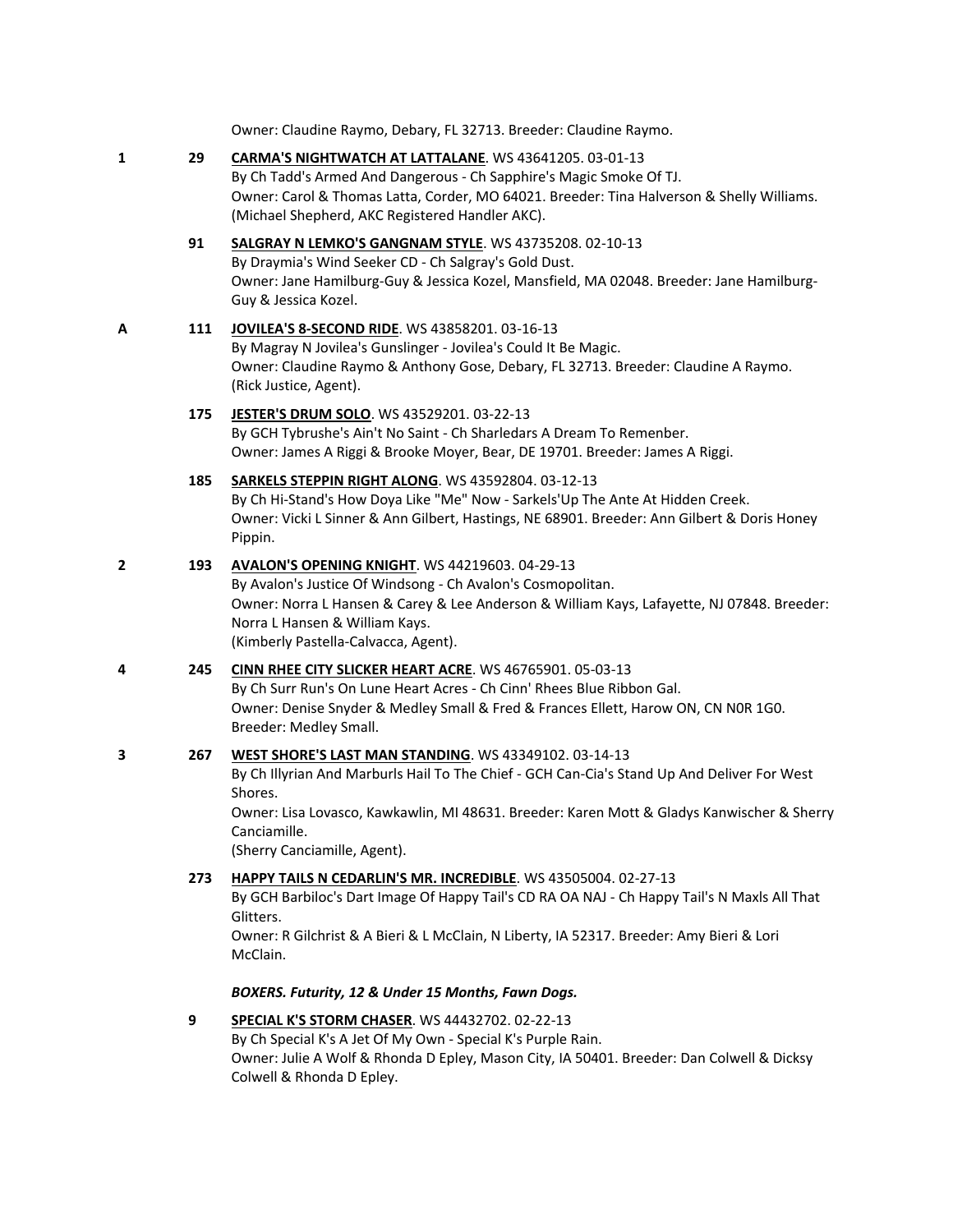|                | 83  | <b>NANTESS FOOLIN AROUND.</b> WS 43757602. 03-29-13<br>By Ch Nantess Just Try It - Ch Sarkel's Set Um Up Again At Nantess.<br>Owner: Linda Davi & Tammy Lodien & Nancy & Tessie Savage, Princeton, MN 55371. Breeder:<br>Nancy & Tessie Savage.                                                                                                 |
|----------------|-----|-------------------------------------------------------------------------------------------------------------------------------------------------------------------------------------------------------------------------------------------------------------------------------------------------------------------------------------------------|
| Α              | 143 | HERCYNIA'S LEROY JETHRO GIBBS. WS 43349418. 03-07-13<br>By Ch Testwood A'Kind Of Magic - Hercynia's Scarlet Night V Cachet.<br>Owner: Alan Meltzer & T Tomaszewski, Cherry Hill, NJ 08004. Breeder: T Tomaszewski & S<br>Dietz.<br>(Allison Jones, Agent).                                                                                      |
| 4              | 157 | CARMA'S DREAM HARDER OF TADD. WS 43641208. 03-01-13<br>By Ch TADD's Armed And Dangerous - Ch Sapphires Magic Smoke Of TJ.<br>Owner: Donna & Tom Doane, Random Lake, WI 53075. Breeder: Tina Halverson & Shelly<br>Williams.<br>(Amy Bieri, Agent).                                                                                              |
| 1              | 177 | SALGRAY N LEMKO'S BAYCLIFF GO GETTER. WS 43735205. 02-10-13<br>By Draymias Wind Seeker CD - Ch Salgray's Gold Dust.<br>Owner: Heather Thorne & Jane Guy, Carver, MA 02330. Breeder: Jane Guy & Jessica Kozel.<br>(Marianne Claflin, AKC Registered Handler).                                                                                    |
| $\overline{2}$ | 217 | <b>SURFDOMS SAILING WITH THE SEADOG. WS 44269406. 04-17-13</b><br>By GCH Bravo N Sunset Stealing Time - Ch Shiralda's A Wandering Nymph.<br>Owner: Gail Karwoski & Mal Karwoski, Monroe, CT 06488. Breeder: Gail S & Mal Karwoski.<br>(Debbie Struff, AKC Registered Handler).                                                                  |
| 3              | 315 | WEST SHORE'S STAND AND COMMAND. WS 43349104. 03-14-13<br>By Ch Illyrian And Marburls Hail To The Chief - GCH Can-Cia's Stand Up And Deliver For West<br>Shores.<br>Owner: John Dipasquale & Sherry Canciamille & Karen Mott & Sara South & Gladys Kanwisc,<br>Rockford, IL 61101. Breeder: Karen Mott & Gladys Kanwischer & Sherry Canciamille. |
|                | 345 | <b>SURFDOMS PRINCE OF TIDES. WS 44269407. 04-17-13</b><br>By GCH Bravo N Sunset Stealing Time - Ch Shiralda's A Wandering Nymph.<br>Owner: Tina Diem & Henry Diem & Gail Karwoski, Saybrook, CT 06475. Breeder: Gail S & Mal<br>Karwoski.<br>(Debbie Struff, AKC Registered Handler).                                                           |
|                |     | BOXERS. Futurity, 15 & Under 18 Months, Brindle Dogs.                                                                                                                                                                                                                                                                                           |
| 3              | 33  | <b>SHADIGEE'S CALCULATED RISK. WS 42774403. 12-08-12</b><br>By Ch Pearlisle N Standing O Risk Factor - Ch Shadigee's Lady Luck.<br>Owner: Keith Lawson & Lee & Mary Jane Nowak, London ON, CN N6H 5R8. Breeder: Lee &<br>Mary Jane Nowak.<br>(Amy Bieri, Agent).                                                                                |
| 1              | 43  | TYBRUSHE'S SULTAN OF SWING. WS 44350301. 01-12-13<br>By GCH Rikar's Crime Of The Century - Ch Ensign's Futura Vita Of Tybrushe.<br>Owner: Sheila McAvoy & Darren Lovely, Dewinton AB, CN TOL 0X0. Breeder: Sheila McAvoy &<br>Darren Lovely & Annette Clark.                                                                                    |
| 4              | 51  | LOGAN ELM'S YOU KNOW SPIES WS 43353502. 01-20-13<br>By Ch Silverlane's Excalibur - Logan Elm Enisgn's Vanity Fair.<br>Owner: Kari Hammer-Phillips & Jeff Phillips, Stoutsville, OH 43154. Breeder: Jeff Phillips & Kari<br>Hammer-Phillips.                                                                                                     |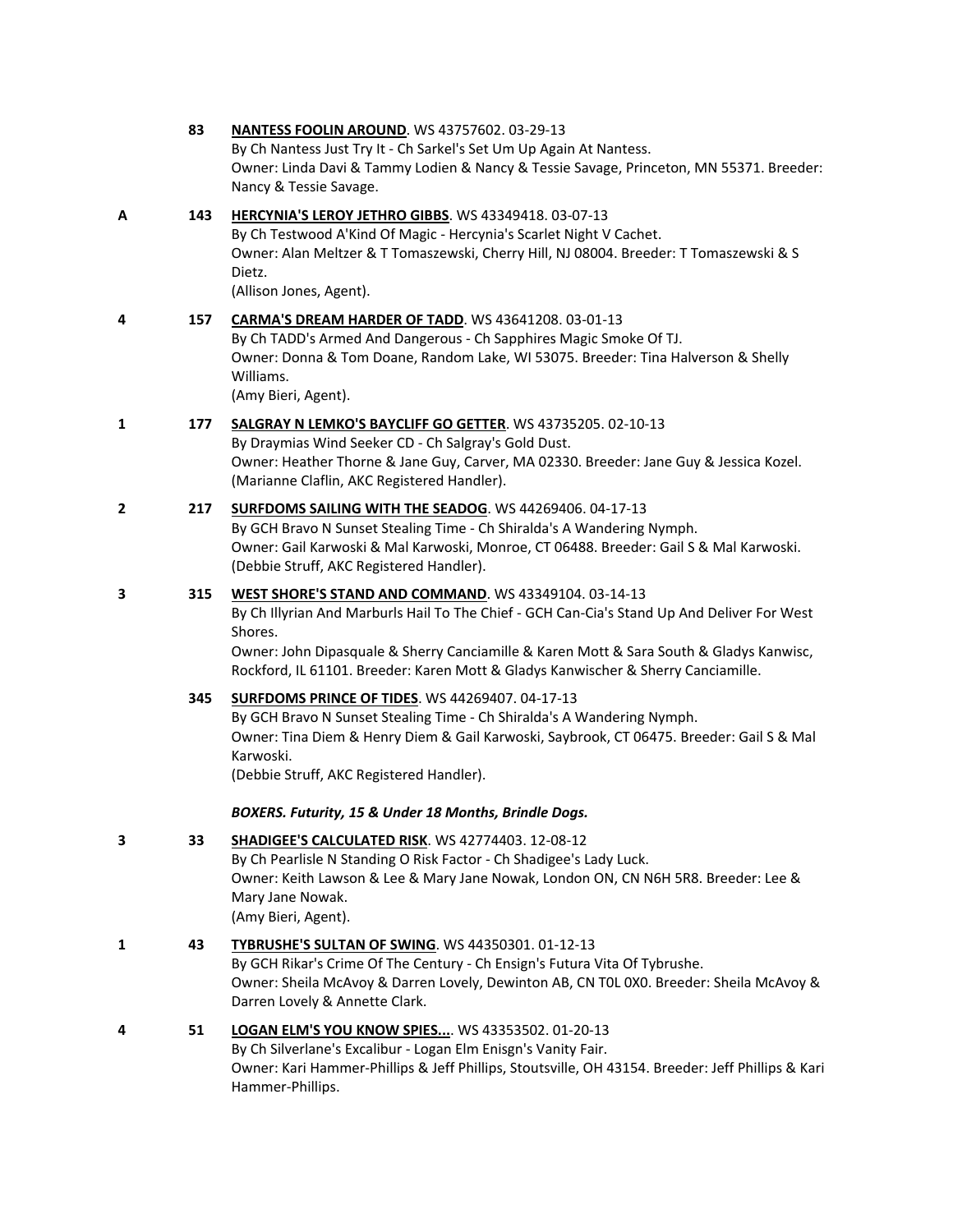**2 305 [SHADIGEE'S PROTEGE](http://www.infodog.com/files/bdogrsl1.prg;makc=WS%2042774404;mdog=Shadigee_s_Protege;wins=all)**. WS 42774404. 12-08-12

By Ch Pearlisle N Standing O Risk Factor - Ch Shadigee's Lady Luck. Owner: Lee & Mary Jane Nowak, Alvaton, KY 421227623. Breeder: Lee & Mary Jane Nowak. (Lori McClain Ferguson, Agent).

**353 [NANTESS BLACK GOLD OF JOSAN'S](http://www.infodog.com/files/bdogrsl1.prg;makc=WS%2042546302;mdog=Nantess_Black_Gold_Of_JoSan_s;wins=all)**. WS 42546302. 11-07-12 By GCH Nantess Royal Hot Rod - Shodandys Diamond Of JoSan's. Owner: Sandra Lynch, Broken Arrow, OK 74014. Breeder: Sandra Lynch. (Tessie Savage, Agent).

#### *BOXERS. Futurity, 15 & Under 18 Months, Fawn Dogs.*

- **17 [CH WILKY'S MAMA NAMED HIM CLAY](http://www.infodog.com/files/bdogrsl1.prg;makc=WS%2042960801;mdog=Ch_Wilky_s_Mama_Named_Him_Clay;wins=all)**. WS 42960801. 12-22-12 By Ch Kimkar's Hi-Tech Traveler - Wilky's Isn't It Ironic Of Ano. Owner: John & Elaina Reece, Lantana, TX 76226. Breeder: Todd & Loretta Wilkerson. (Michael Shepherd, AKC Registered Handler AKC).
- **3 53 [KLAHDUH'S RING OF LIGHT FROM HEAVEN](http://www.infodog.com/files/bdogrsl1.prg;makc=WS%2042777603;mdog=Klahduh_s_Ring_Of_Light_From_Heaven;wins=all)**. WS 42777603. 12-02-12 By Ch Rummer Run's Patton Of Carillon - Straitline's Heavens Love At Klahduh. Owner: Tracy Gardner, Powell, TN 37849. Breeder: Tracy Gardner.
- **1 77 [LOGAN ELM'S BURN NOTICE](http://www.infodog.com/files/bdogrsl1.prg;makc=WS%2043353504;mdog=Logan_Elm_s_Burn_Notice;wins=all)**. WS 43353504. 01-20-13 By Ch Silverlane's Excalibur - Logan Elm Ensign's Vanity Fair. Owner: Kari Hammer-Phillips & Jeff Phillips, Stoutsville, OH 43154. Breeder: Jeff Phillips & Kari Hammer-Phillips.
	- **165 [GMANS SOUTHERN NIGHTS](http://www.infodog.com/files/bdogrsl1.prg;makc=WS%2042969102;mdog=Gmans_Southern_Nights;wins=all)**. WS 42969102. 11-25-12 By Ch Rockett's Red Glare - Ch Gmans Trival Pursuit. Owner: Sandra Todd & Christian Todd & Theresa Galle, Knoxville, TN 37934. Breeder: Rodney Helligman & Dorothy Helligman & Theresa Galle.

## **197 [ENCORE'S CREDENCE](http://www.infodog.com/files/bdogrsl1.prg;makc=WS%2043718203;mdog=Encore_s_Credence;wins=all)**. WS 43718203. 11-18-12 By Ch Encore's Crimson Tide - Ch Encore's Heirloom. Owner: Jessica L Norman, Greenfield, MA 01301. Breeder: Cheryl A Cates.

- **235 [BROOKWOOD'S TAYLOR'D PRINCE OF DREAMS](http://www.infodog.com/files/bdogrsl1.prg;makc=WS%2043049501;mdog=Brookwood_s_Taylor_d_Prince_Of_Dreams;wins=all)**. WS 43049501. 11-10-12 By GCH Brookwood's Prelude To A Dream - Brookwood's Coral Reef. Owner: R Taylor & Hansel & Lee Ann Brooks & Bethany Glenn, Lexington, KY 40517. Breeder: R Taylor & Hansel & Lee Ann Brooks & Bethany Glenn. (Kim Calvecca, Agent).
- **A 347 [FALMARK'S DOUBLE TROUBLE](http://www.infodog.com/files/bdogrsl1.prg;makc=WS%2043604502;mdog=Falmark_s_Double_Trouble;wins=all)**. WS 43604502. 12-02-12 By Ch Cachet's Thief In The Night - Ch Falmark's Fox-Trot. Owner: Laura Cuthbert & Frank DelPrete, Watertown, MA 02472. Breeder: Laura Cuthbert.
- **4 351 [WILKY'S HIT ME WITH YOUR BEST SHOT](http://www.infodog.com/files/bdogrsl1.prg;makc=WS%2042960803;mdog=Wilky_s_Hit_Me_With_Your_Best_Shot;wins=all)**. WS 42960803. 12-22-12 By Ch Kimkar's HiTech Traveler - Wilky's Isn't It Ironic Of Ano. Owner: Todd Wilkerson, Bloomington, IN 47408. Breeder: Todd & Loretta Wilkerson.
- **2 365 [MOON VALLEY RED HOT](http://www.infodog.com/files/bdogrsl1.prg;makc=WS%2043373402;mdog=Moon_Valley_Red_Hot;wins=all)**. WS 43373402. 02-01-13 By Ch Strawberry N Reo Gold Country - Ch Moon Valley Imagine. Owner: Nancy Schepis & Ida Baum, Peoria, AZ 85383. Breeder: Nancy Schepis & Ida Baum. (Kay Peiser, Agent).
	- **427 [MOON VALLEY BLAZIN HOT](http://www.infodog.com/files/bdogrsl1.prg;makc=WS%2043373403;mdog=Moon_Valley_Blazin_Hot;wins=all)**. WS 43373403. 02-01-13 By Ch Strawberry N Reo Gold Country - Ch Moon Valley Imagine. Owner: Bruce E & Judith Voran, Strawberry, AZ 85544. Breeder: Nancy Schepis & Ida Baum.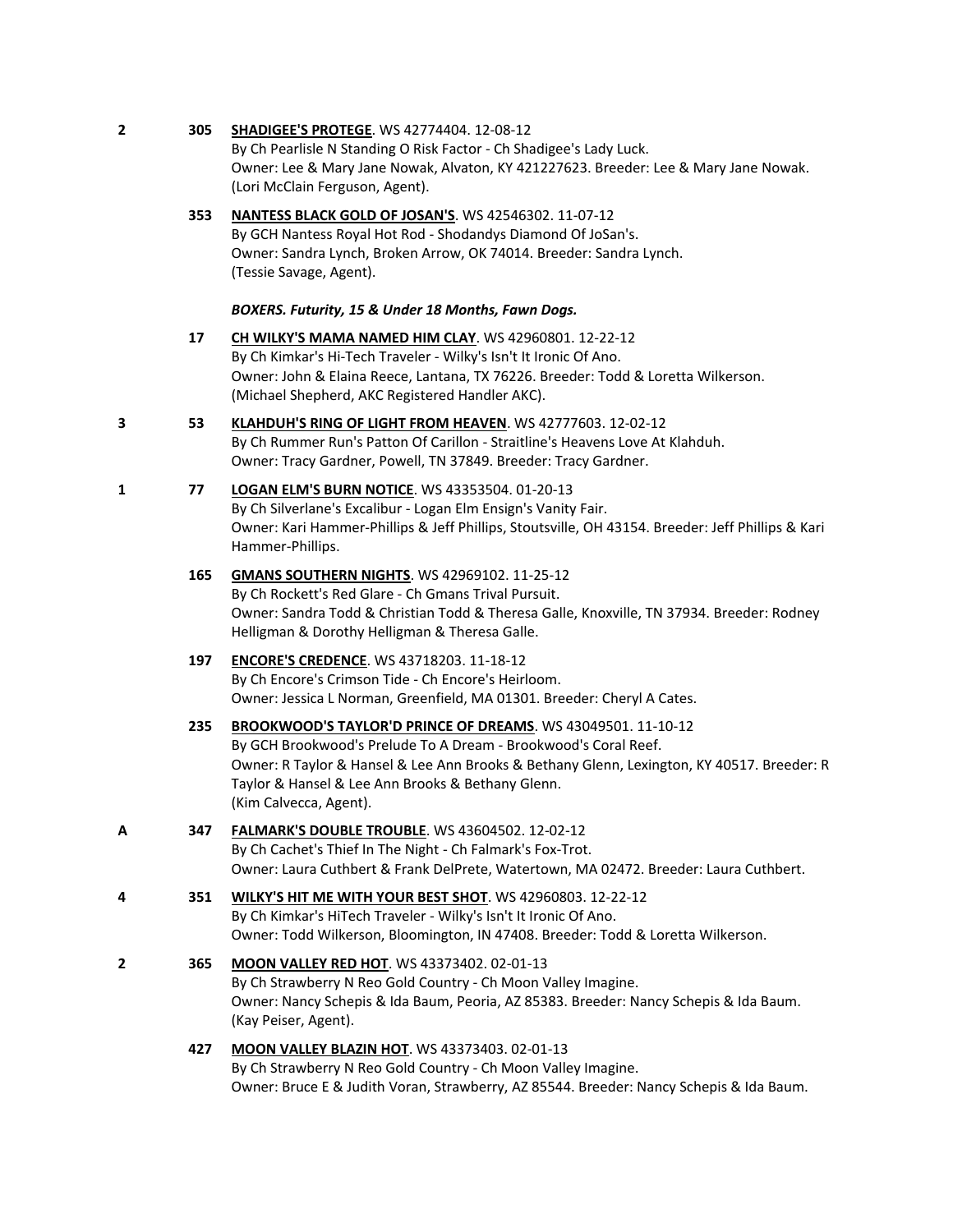(James Bettis, Agent).

**429 [BAIBROOK'S GOLDEN SON RISE](http://www.infodog.com/files/bdogrsl1.prg;makc=WS%2043075701;mdog=Baibrook_s_Golden_Son_Rise;wins=all)**. WS 43075701. 12-25-12

By Ch Pinebrook's Innuendo - GCH Baibrook's Gold In A Penny Arcade. Owner: Karen Kaleta, Seville, OH 44273. Breeder: Karen Kaleta. (Sherry Canciamille, Agent). **439 [ENCORE'S COUNTDOWN](http://www.infodog.com/files/bdogrsl1.prg;makc=WS%2043718202;mdog=Encore_s_Countdown;wins=all)**. WS 43718202. 11-18-12 By Ch Encore's Crimson Tide - Ch Encore's Heirloom. Owner: June Sutherlin & Cheryl Cates, Baton Rouge, LA 70810. Breeder: Cheryl Cates. *BOXERS. Futurity, 6 & Under 9 Months, Brindle Bitches.* **18 [BRITLYN'S PUTTIN' ON THE GLITZ @ GOSS](http://www.infodog.com/files/bdogrsl1.prg;makc=WS%2045396101;mdog=Britlyn_s_Puttin__On_The_Glitz_@_Goss;wins=all)**. WS 45396101. 10-05-13 By GCH White Pines Special Escort - GCH Britlyn's Split Decision. Owner: Lisa Goss & Raynetta Buchholz, Huffman, TX 77336. Breeder: Raynetta Buchholz & Brittany Buchholz. **28 [SELAH'S FOOLISH GAMES](http://www.infodog.com/files/bdogrsl1.prg;makc=WS%2045219704;mdog=Selah_s_Foolish_Games;wins=all)**. WS 45219704. 09-30-13 By GCH Irondale's Look At Me Now - GCH Fantom's Power Play Goal. Owner: Matt & Suzanne Hemsath, Chono, CA 91710. Breeder: Matt & Suzanne Hemsath & James & Wendy Bettis. **A 64 [ROCKET'S BLUECOLLAR DIZZY MISS LIZZY](http://www.infodog.com/files/bdogrsl1.prg;makc=WS%2045044702;mdog=Rocket_s_Bluecollar_Dizzy_Miss_Lizzy;wins=all)**. WS 45044702. 09-26-13 By Ch Tadd Bluecollar Cajun Cowboy - Rocket's Sky's The Limit CD RN. Owner: Kerry Rodgers & Brian Rodgers & Melissa Bell, Georgetown, TX 78627. Breeder: Kerry Rodgers. (Terri Galle, Agent). **1 84 [IRONDALE'S RADIOACTIVE](http://www.infodog.com/files/bdogrsl1.prg;makc=WS%2045219702;mdog=Irondale_s_Radioactive;wins=all)**. WS 45219702. 09-30-13 By GCH Irondale's Look At Me Now - GCH Fantom's Power Play Goal. Owner: Wendy Bettis, Riverside, CA 92508. Breeder: M & S Hemsath & J & W Bettis. **122 [SALGRAY N LEMKO'S HAPPY DAY](http://www.infodog.com/files/bdogrsl1.prg;makc=WS%2045812709;mdog=Salgray_N_Lemko_s_Happy_Day;wins=all)**. WS 45812709. 10-08-13 By GCH Irondale's Look At Me Now - Salgray's Starshine V. Lemko.

Owner: Jane Hamilburg-Guy & Jessica Kozel, Mansfield, MA 02048. Breeder: Jane Hamilburg-Guy & Jessica Kozel.

- **156 [WINDSONG 'N AVALON'S BLACK MAGIC WOMAN](http://www.infodog.com/files/bdogrsl1.prg;makc=WS%2046064502;mdog=Windsong__N_Avalon_s_Black_Magic_Woman;wins=all)**. WS 46064502. 11-03-13 By Avalon's Justice Of Windsong - Windsong's Great Expectations Of Avalon. Owner: Norra L Hansen & Linda Rakow, Lafayette, NJ 07848. Breeder: Linda & William Rakow. (Kimberly Pastella-Calvacca, Agent).
- **A 196 [SPECTRUM'S GIRL JUST WANNA HAVE FUN](http://www.infodog.com/files/bdogrsl1.prg;makc=WS%2046016702;mdog=Spectrum_s_Girl_Just_Wanna_Have_Fun;wins=all)**. WS 46016702. 10-23-13 By Ch Rosewood's Custom Made - Spectrum's Willow. Owner: Claudia & Lisa Tremblay, Brooksville, FL 34614. Breeder: Owners.

## **4 228 [GC'S N SCHMIDT'S CHANTILLY LACE](http://www.infodog.com/files/bdogrsl1.prg;makc=WS%2045750301;mdog=GC_s_N_Schmidt_s_Chantilly_Lace;wins=all)**. WS 45750301. 10-22-13 By Ch Schmidt's-GC Catch A Falling Star At Lemac CD MX MXB MXJ MJB NF - GC's N Schmidt's Ain't Seen Nothin' Yet. Owner: Cindy Yaeger & Glenn Yaeger & Juli Schmidt, Marengo, OH 43334. Breeder: Cindy Yaeger & Glenn Yaeger.

**268 [BAIBROOK'S BLACK GOLD](http://www.infodog.com/files/bdogrsl1.prg;makc=WS%2045167301;mdog=Baibrook_s_Black_Gold;wins=all)**. WS 45167301. 09-18-13 By Ch Pealisle N Standing O Risk Factor - GCH Baibrook's Gold In A Penny Arcade. Owner: Karen Kaleta, Seville, OH 44273. Breeder: Karen Kaleta. (Sherry Canciamille, Agent).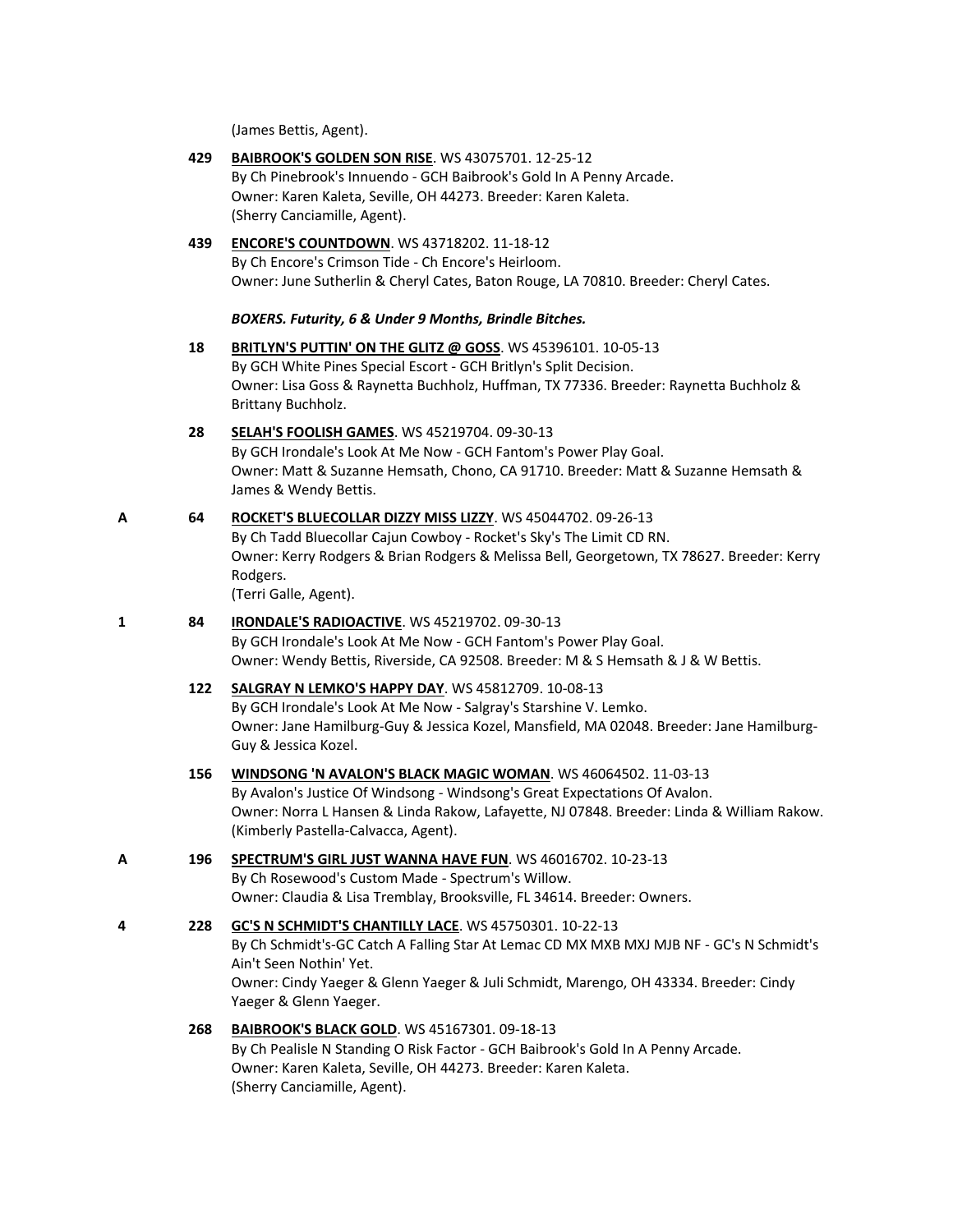#### **270 [SASSY LANE'S CRYSTAL'S CHARM OF CAMELIARD](http://www.infodog.com/files/bdogrsl1.prg;makc=WS%2045095301;mdog=Sassy_Lane_s_Crystal_s_Charm_Of_Cameliard;wins=all)**. WS 45095301. 09-05-13

By Ch Cameliard's Cruise Control - Cameliard's Radiant Crystal Of Sassy Lane. Owner: Jeff & Susan Stevens-Schultz, Milford, MI 48380. Breeder: Susan Stevens-Schultz.

## **A 276 [ENCORE'S DAHLIA](http://www.infodog.com/files/bdogrsl1.prg;makc=WS%2045587802;mdog=Encore_s_Dahlia;wins=all)**. WS 45587802. 10-01-13

By Ch Encore's Ferrari - Encore's Fascination. Owner: Steve Ferreira & Cole Ferreira & Cheryl Cates, Tampa, FL 33603. Breeder: Cheryl Cates.

## **292 [U-BET COMPELLING LEGACY](http://www.infodog.com/files/bdogrsl1.prg;makc=WS%2045428601;mdog=U-Bet_Compelling_Legacy;wins=all)**. WS 45428601. 10-07-13

By Caymans Double Trouble - U-Bet Jaina Solo CGC CD RE. Owner: Bruce McGinnis & Melissa McGinnis & Joan Ingram, Grass Valley, CA 95945. Breeder: Joan Ingram. (Wendy Bettis, Agent).

#### **314 [SCHMIDT'S N GC'S I AM YOUR VENUS](http://www.infodog.com/files/bdogrsl1.prg;makc=WS%2045756702;mdog=Schmidt_s_N_GC_s_I_Am_Your_Venus;wins=all)**. WS 45756702. 10-15-13

By GCH Justawyn 'Ding Time At Heartacres - Schmidt's-GC Twinkle Twinkle L'il Star. Owner: Ward Begley & Susan Begley & Juli Schmidt & Cindy Yaeger, Bowling Green, KY 42104. Breeder: Juli Schmidt & Glenn Yaeger.

### **3 336 [INSPIRATION'S HUSH MONEY](http://www.infodog.com/files/bdogrsl1.prg;makc=WS%2045323003;mdog=Inspiration_s_Hush_Money;wins=all)**. WS 45323003. 09-09-13

By GCH Rikar's Crime Of The Century - GCH Sapphire's Violet Sky In Vegas Of Streamline. Owner: Gina Freer, Auburn, IN 46706. Breeder: Donald Mack & Joleena Young & Gina & Charles Freer.

(Christa Cook, Agent).

## **2 338 [SELAH'S DIVINE DESIGN](http://www.infodog.com/files/bdogrsl1.prg;makc=WS%2045219703;mdog=Selah_s_Divine_Design;wins=all)**. WS 45219703. 09-30-13

By GCH Irondale's Look At Me Now - GCH Fantom's Power Play Goal. Owner: Matt & Suzanne Hemsath, Chino, CA 91710. Breeder: Matt & Suzanne Hemsath & James & Wendy Bettis.

## **340 [STREAMLINE'S LIFE OF A MAFIA QUEEN](http://www.infodog.com/files/bdogrsl1.prg;makc=WS%2045323002;mdog=Streamline_s_Life_Of_A_Mafia_Queen;wins=all)**. WS 45323002. 09-09-13

By GCH RIkar's Crime Of The Century - GCH Sapphire's Violet Sky In Vegas Of Streamline. Owner: Joleena Young & Donald Young & Shelly Williams, Sullivan, IL 61951. Breeder: Donald Mack Young & Joleena Young & Gina Freer & Charles Freer. (Christa Cook, Agent).

#### **510 [WHITE PINES STUNNING ORCHID](http://www.infodog.com/files/bdogrsl1.prg;makc=WS%2045233301;mdog=White_Pines_Stunning_Orchid;wins=all)**. WS 45233301. 10-04-13

By Ch Gentry's Set To Stun - Ch White Pines Black Orchid Of Heart Acres. Owner: Linda L Gasper, Medina, OH 44256854. Breeder: Robert & Linda Gasper & Dr James & Priscilla Kilman.

(Tess Savage, Agent).

#### *BOXERS. Futurity, 6 & Under 9 Months, Fawn Bitches.*

# **4 78 [GLENWOOD'S ANGEL'S WHISPER](http://www.infodog.com/files/bdogrsl1.prg;makc=WS%2045580603;mdog=Glenwood_s_Angel_s_Whisper;wins=all)**. WS 45580603. 10-05-13

By Ch Glenwood's Closing Argument - Ch Irondale's What You Got. Owner: Charles Vose & Ashley Jenkins, Richmond, CA 94803. Breeder: Charles Vose & Ashley Jenkins & Wendy Bettis. (James Bettis, Agent).

# **90 [HIFIVE'S VICTORIA SECRET](http://www.infodog.com/files/bdogrsl1.prg;makc=WS%2045862901;mdog=HiFive_s_Victoria_Secret;wins=all)**. WS 45862901. 11-05-13 By Ch Oak Knoll's Hot Rod Lincoln - Hi-Five's & N-Style's Dancing With The Stars. Owner: Bryan Briley, Hawk Point, MO 63349. Breeder: Bryan Briley & Teresa Guetersloh.

**114 [HARMSON N WOODRIDGE'S JERSEY GIRL'S KEEP'N SECRETS](http://www.infodog.com/files/bdogrsl1.prg;makc=WS%2045850301;mdog=Harmson_N_Woodridge_s_Jersey_Girl_s_Keep_n_Secrets;wins=all)**. WS 45850301. 10-16-13 By GCH Raklyns The Bronx MVP At Third - Hamon N Standing-O's Telling Secrets. Owner: Robin Fortney & Kathy McCarthy, Limerick, ME 04048. Breeder: Kathy McCarthy.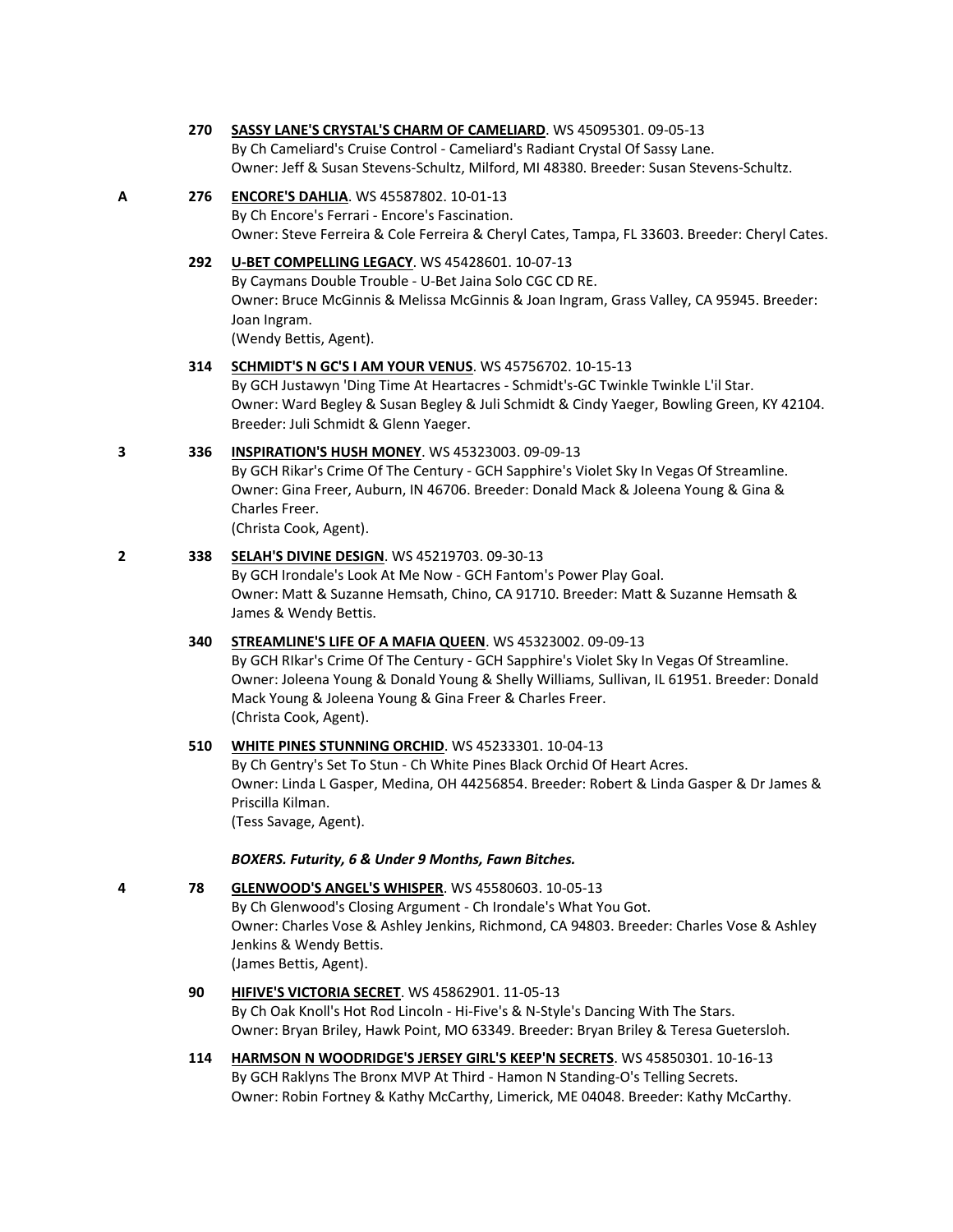(Debbie Struff, AKC Registered Handler).

|   | 118 | TWIN LAKES CELTIC ALLIANCE. WS 44781602. 08-15-13<br>By GCH Naja's MI-T Alliance - Twin Lakes Gift To Irishrose.<br>Owner: Kris Hunt, Corvallis, OR 97333. Breeder: Tracy Best & Annette Ireland.                                                                                             |
|---|-----|-----------------------------------------------------------------------------------------------------------------------------------------------------------------------------------------------------------------------------------------------------------------------------------------------|
|   | 144 | BAIBROOK'S GOLD'N PEARLS. WS 45167302. 09-18-13<br>By Ch Pearlisle N Standing O Risk Factor - GCH Baibrook's Gold In A Penny Arcade.<br>Owner: Karen Kaleta, Seville, OH 44273. Breeder: Karen Kaleta.<br>(Tuni Claflin, Agent).                                                              |
|   | 176 | WINSTAR AND OAK KNOLL'S LIL' MISS HOT ROD. WS 45862903. 11-05-13<br>By Ch Oak Knoll's Hot Rod Lincoln - Hi Five's & N-Style's Dancing With The Stars.<br>Owner: Teri Underhill & Teresa Gutersloh, Kenosha, WI 53142. Breeder: Bryan Briley & Teresa<br>Guetersloh.                           |
|   | 224 | HARMSON N' RAKLYNS FULL OF SECRETS. WS 45850302. 10-16-13<br>By GCH Raklyns The Bronx MVP At Third - Harmson N' Standing-O's Telling Secrets.<br>Owner: Debbie Struff & Erin Struff & Kathy McCarthy, Bolton, CT 06043. Breeder: Kathy<br>McCarthy.                                           |
| 2 | 286 | SAFRONA'S TOLD YA SO AT RIVER-RUN. WS 45675107. 10-27-13<br>By Ch Avalon's Code Red - Ch Liberti's Bangin' The Bell.<br>Owner: Dr Jennifer Krutilla, Novelty, OH 44072. Breeder: Nancy Teubner & Katharina Gatz.<br>(Christa Cook, Agent).                                                    |
| Α | 296 | <b>TJ'S LIFE OF RYLEE. WS 45744402. 10-26-13</b><br>By GCH Duba-Dae's Who's Your Daddy - Ch TJ's Miss Parker.<br>Owner: Theresa Janzen, Lacey, WA 98509. Breeder: Theresa Janzen.                                                                                                             |
| Α | 304 | JUST-A-WYNS KICK START MY HEART. WS 45630801. 11-04-13<br>By GCH Just-A-Wyn's D'Ing Time At Heartacres - GCH Just-A-Wyn's Heartacres Pink Cadillac.<br>Owner: Mary Lynn & Ashley Wynieski & Tammy Zook, Elyria, OH 440358352. Breeder: Mary<br>Lynn & Ashley Wyneski & P Kilman & Tammy Zook. |
| Α | 342 | <b>ENCORE'S ASTER. WS 45587804. 10-01-13</b><br>By Ch Encore's Ferrari - Encore's Fascination.<br>Owner: Cheryl A Cates, Exeter, CA 93221. Breeder: Cheryl A Cates.                                                                                                                           |
|   | 356 | PIGEONWOODS STARSTRUCK. WS 45675102. 10-26-13<br>By Ch Avalon's Code Red - Ch Liberti's Bangin The Bell.<br>Owner: Kathrina C Gatz, Hampshire, IL 60140. Breeder: Nancy Ann Teubner & Katharina C Gatz.<br>(Sherry Cancimille, Agent).                                                        |
| 1 | 392 | <b>IMPACT'S RECORD SETTER.</b> WS 45296404. 10-14-13<br>By GCH Champagne Windkist Touch Of Sable - Ch Liberti's Knells Bells.<br>Owner: Matthew Holmbeck, Belle Plaine, MN 56011. Breeder: Matthew Holmbeck & Teresa<br>Berge.<br>(Sherry Canciamille, Agent).                                |
| А | 430 | ENCORE'S MIMOSA. WS 45587803. 10-01-13<br>By Ch Encore's Ferrari - Encore's Fascination.<br>Owner: Cheryl A Cates, Exeter, CA 93221. Breeder: Cheryl A Cates.                                                                                                                                 |
|   | 444 | SIG'S AMAZING GRACE. WS 45292401. 10-14-13<br>By Ch Sig's Icon - Sig's Keep The Faith.<br>Owner: Dr Cynthia Idzik Starr & Dr Paul Starr, Sykesville, MD 21784. Breeder: Dr Cynthia Idzik<br>Starr & Dr Paul Starr.                                                                            |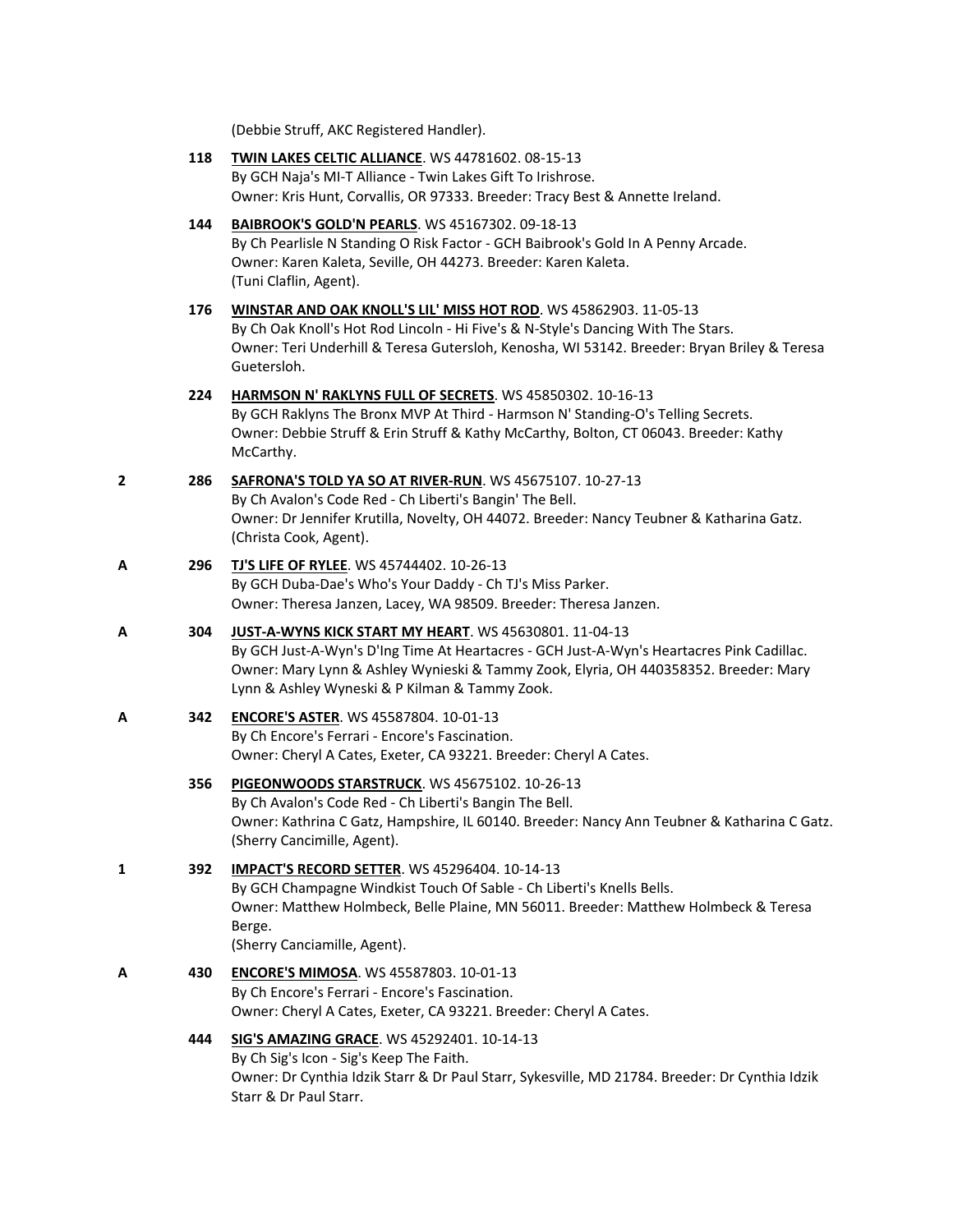By Ch Mel -O-D's Living Bt Tht - Ch Nantess Simply The Best. Owner: Nancy & Tessie Savage, Table Grove, IL 61482. Breeder: Nancy & Tessie Savage. **3 468 [NEWCASTLE'S WHAT'S THE HOLD UP?](http://www.infodog.com/files/bdogrsl1.prg;makc=WS%2045823603;mdog=Newcastle_s_What_s_The_Hold_Up?;wins=all)**. WS 45823603. 10-06-13 By Ch CR-Newcastle's Bird In The Hand - Newcastle's Phoenix Song Of Shaeward. Owner: Jennifer & Jeremy Walker, Farmington Hills, MI 48334. Breeder: Jennifer Walker & Alisha Mobley. (Ashley Wynieski, Agent). **A 516 [IMPACT'S CHANTILLY LACE](http://www.infodog.com/files/bdogrsl1.prg;makc=WS%2045296406;mdog=Impact_s_Chantilly_Lace;wins=all)**. WS 45296406. 10-14-13 By GCH Champagne Windkist Touch Of Sable - Ch Liberti's Knells Bells. Owner: Kimberly Calvacca & Misty McKamey & Joseph Vergnetti, Ooltewah, TN 37363. Breeder: Matthew Holmbeck & Teresa Berge. *BOXERS. Futurity, 9 & Under 12 Months, Brindle Bitches.* **40 [ADELLIN'S & NANTESS LOOK AGAIN](http://www.infodog.com/files/bdogrsl1.prg;makc=WS%2044725203;mdog=Adellin_s_&_Nantess_Look_Again;wins=all)**. WS 44725203. 07-22-13 By Ch Nantess Ain't Seen Nothing Yet - GCH Adellin's Nantess Look At Mini. Owner: Linda A Kulow & Nancy Savage & Tessie Savage, Plymouth, WI 53073. Breeder: Linda A Kulow & Nancy Savage & Tessie Savage. **46 [SCARBOROUGH BELCO BEST OF MY LOVE](http://www.infodog.com/files/bdogrsl1.prg;makc=WS%2044475001;mdog=Scarborough_Belco_Best_Of_My_Love;wins=all)**. WS 44475001. 06-27-13 By Ch Belco Champagne Keep On Truck'n - Scarborough Petrie Nonpareil. Owner: Virginia Zurflieh & Elizabeth Coviello-Davis, Plant City, FL 33565. Breeder: Virginia Zurflieh & Claudia Tremblay & Jane Edenfield. **2 106 [CZAR KAIRSER'N CACHET HOMERUN @RAKLYN](http://www.infodog.com/files/bdogrsl1.prg;makc=WS%2044298301;mdog=Czar_Kairser_n_Cachet_Homerun_@Raklyn;wins=all)**. WS 44298301. 05-16-13 By GCH Raklyns The Bronx MVP At Third - GCH Cachet's On Parade For Czar Kaiser's Band. Owner: Betty Kaiser, Delevan, NY 14042. Breeder: Betty Kaiser & Debbie Struff. (Debbie Struff, AKC Registered Handler). **4 110 [ILLYRIAN AND MARBURL'S HAPPY HOUR AT MYLIFE](http://www.infodog.com/files/bdogrsl1.prg;makc=WS%2045301903;mdog=Illyrian_And_Marburl_s_Happy_Hour_At_MyLife;wins=all)**. WS 45301903. 05-28-13 By Ch Marburl's Hildalgo - GCH Illyrian's Charmed I'm Sure. Owner: Jill Sweeten & Gail Kloecker & Mary Frances Burleson, Raleigh, NC 27603. Breeder: Gail Kloecker & Mary Frances Burleson. (Wendy Bettis, Agent). **274 [IMPERIAL'S GOLD RUSH GIRL](http://www.infodog.com/files/bdogrsl1.prg;makc=WS%2044743203;mdog=Imperial_s_Gold_Rush_Girl;wins=all)**. WS 44743203. 06-09-13 By Ch Marlburl's Hidalgo - Ch Imperial's Texoma Tilley. Owner: JoAnn Reinolds & A E Reinolds & Sarah Reinolds, Royse City, TX 75189. Breeder: JoAnn Reinolds & A E Reinolds & Sarah Reinolds. (Terri Galle, Agent). **284 [MASUE'S LUCKY CROWN JEWEL](http://www.infodog.com/files/bdogrsl1.prg;makc=WS%2044661706;mdog=Masue_s_Lucky_Crown_Jewel;wins=all)**. WS 44661706. 07-09-13

**466 [NANTESS SIMPLY FABULOUS](http://www.infodog.com/files/bdogrsl1.prg;makc=WS%2045078702;mdog=Nantess_Simply_Fabulous;wins=all)**. WS 45078702. 09-04-13

- By GCH Pheasant Hollow's Kryptonite Ch Masue's Crown Royal LimitedAddition. Owner: Iris Burns & Sue Tolbert, Montello, WI 53949. Breeder: Sue Tolbert & Doug Tolbert. (Cassandra B Noe, Agent).
- **1 290 [IMPERIAL AND MARBURL'S GOLDEN RUFFIAN](http://www.infodog.com/files/bdogrsl1.prg;makc=WS%2044743202;mdog=Imperial_And_Marburl_s_Golden_Ruffian;wins=all)**. WS 44743202. 06-09-13 By Ch Marburl's Hidalgo - Ch Imperial's Texoma Tillie. Owner: Mary Frances Burleson & Jo Ann Reinolds, Sachse, TX 75048. Breeder: Gus & JoAnn Reinolds. (Lori McClain Ferguson, Agent).

**352 [CABERNETS THAT'LL DO FOR SKIDOO](http://www.infodog.com/files/bdogrsl1.prg;makc=WS%2044898502;mdog=Cabernets_That_ll_Do_For_Skidoo;wins=all)**. WS 44898502. 08-05-13 By Ch Cabernets Here Comes Trouble - Ch Stone's Absolute Intoxication BN HT CA CGC.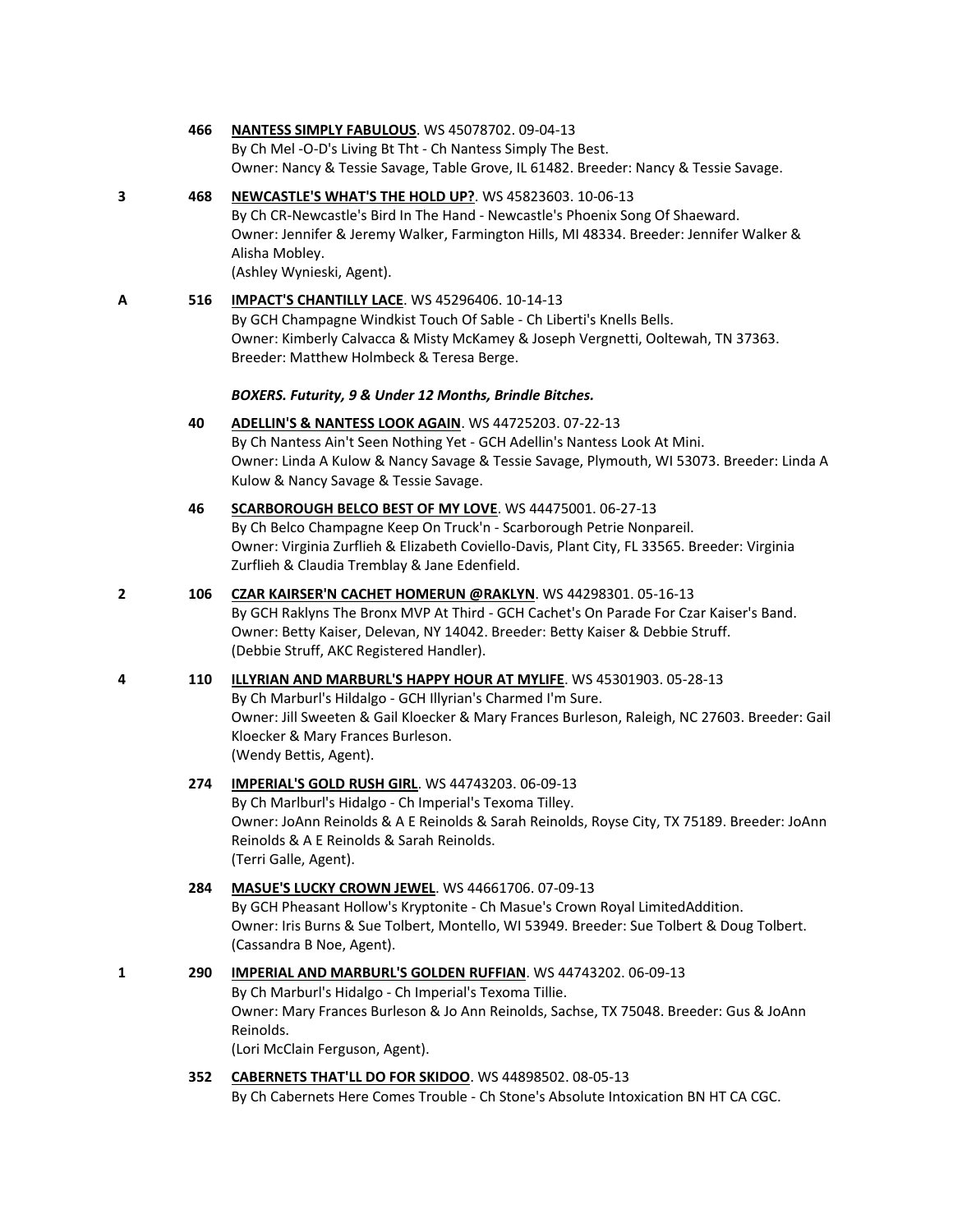Owner: Charla Goudeau, Napa, CA 94558. Breeder: Victoria & Leonard Bremner & Suzi Stone. (Michael Shephard, Agent).

**464 [MIDNIGHT SKY'S BRATTY GIRL](http://www.infodog.com/files/bdogrsl1.prg;makc=WS%2044696905;mdog=Midnight_Sky_s_Bratty_Girl;wins=all)**. WS 44696905. 07-16-13 By Ch Midnight Sky's Autumn Endeavor - Ch Hi-Five's This One For The Girls Of Oak Knoll. Owner: Linda Bammes, Kansas City, MO 64157. Breeder: Linda S Bammes & Irmgard Driscoll & Bryan Briley.

**520 [IRONDALE N DESERTWINDS JUNGLE LOVE](http://www.infodog.com/files/bdogrsl1.prg;makc=WS%2045252403;mdog=Irondale_N_Desertwinds_Jungle_Love;wins=all)**. WS 45252403. 07-07-13 By GCH Duba-Dae's Who's Your Daddy - Irondale N Rodela's Flash Forward. Owner: Doug Plemel & Jimmy Bettis & Wendy Bettis, Romoland, CA 92585. Breeder: A Bauman & J Bettis & W Bettis.

**3 530 [SBK 'N CINERGY'S RINGSIDE RUMOR CANDY KISSES](http://www.infodog.com/files/bdogrsl1.prg;makc=WS%2044431603;mdog=SBK__N_Cinergy_s_Ringside_Rumor_Candy_Kisses;wins=all)**. WS 44431603. 06-08-13 By Ch Hi-Tech Back To The Future - Ch Newlathe Enchantment. Owner: Cindy Knox & Terri Houston, Aurora, CO 80013. Breeder: Sandie Dietz. (Michelle Yeadon, Agent).

#### *BOXERS. Futurity, 9 & Under 12 Months, Fawn Bitches.*

- 
- **A 44 [LEGACY'N FANFARE MEMORIES ARE MADE OF THIS](http://www.infodog.com/files/bdogrsl1.prg;makc=WS%2044765201;mdog=Legacy_N_Fanfare_Memories_Are_Made_Of_This;wins=all)**. WS 44765201. 07-12-13 By Ch Fanfare'N Legacy Anything Goes - Ch Legacy Everlasting Hope. Owner: Dotti Moore, Klamath Falls, OR 97603. Breeder: Ginny & Don Nicholson. (Michelle Yeadon, Agent).
	- **152 [CZAR KAISER'N CACHET SMOOTH SAILING @ RAKLYN](http://www.infodog.com/files/bdogrsl1.prg;makc=WS%2044298304;mdog=Czar_Kaiser_N_Cachet_Smooth_Sailing_@_Raklyn;wins=all)**. WS 44298304. 05-16-13 By GCH Raklyn's The Bronx MVP At Third - GCH Cachet's On Parade For Czar Kaiser's Band. Owner: Ashley Wenglik & Luann Wenglik, Freedom, PA 15042. Breeder: Betty Kaiser.
	- **164 [TELSTAR'S AND THE EMMY GOES TO...ROSEHILL](http://www.infodog.com/files/bdogrsl1.prg;makc=WS%2044648101;mdog=Telstar_s_And_The_Emmy_Goes_To...Rosehill;wins=all)**. WS 44648101. 06-16-13 By Ch Brady's He"s Soo Telstar - Telstar's Favorite Candy In The Box. Owner: David & Lori Rose & Gene & Jennifer Tellier, Temecula, CA 92592. Breeder: Jennifer & Gene Tellier.
	- **226 [MEL-O-D'S WISH UPON A STAR](http://www.infodog.com/files/bdogrsl1.prg;makc=WS%2044085901;mdog=Mel-o-D_s_Wish_Upon_A_Star;wins=all)**. WS 44085901. 05-14-13 By Ch Nantess Just Try It - Mel-o-D's Reaching For The Stars. Owner: Melody Clementz, Prophetstown, IL 61277. Breeder: Melody Clementz. (Tessie Savage, Agent).
- **A 262 [CACHET'S MAGIC'N MOONLIGHT](http://www.infodog.com/files/bdogrsl1.prg;makc=W%2044599701;mdog=Cachet_s_Magic_N_Moonlight;wins=all)**. W 44599701. 07-17-13 By Ch Avalon's Code Red - Ch Cachet's Magic'N Mischief. Owner: Leonard Magowitz & Lou-Ann Tibbitts-Ridings, Hoschton, GA 30548. Breeder: Leonard Magowitz & Lou-Ann Tibbitts-Ridings.
- **A 266 [RED FERN BIDDING WAR](http://www.infodog.com/files/bdogrsl1.prg;makc=WS%204483401;mdog=Red_Fern_Bidding_War;wins=all)**. WS 4483401. 07-02-13 By GCH Keilann's Twisted Kiss @ Celebrity - GCH Krismyth's Spirit At Red Fern. Owner: Rick Scherer, Tampa, FL 33609. Breeder: Rick Scherer.
	- **280 [SPRINGBROOK'S LOVESTRUCK](http://www.infodog.com/files/bdogrsl1.prg;makc=WS%2044611401;mdog=Springbrook_s_Lovestruck;wins=all)**. WS 44611401. 05-24-13 By Ch Belco's Coppertone RN - Ch Springbrook's Uptown Girl. Owner: Mary Dohm & Sherry Canciamille, Wilmington, IL 60481. Breeder: Mary Dohm & Sherry Canciamille.
- **1 300 [IMPERIAL'S DESERT GOLD](http://www.infodog.com/files/bdogrsl1.prg;makc=WS%2044743204;mdog=Imperial_s_Desert_Gold;wins=all)**. WS 44743204. 06-09-13 By Ch Marlburl's Hidalgo - Ch Imperial's Texoma Tilley. Owner: JoAnn Reinolds & AE Reinolds & Sarah Reinolds, Royse City, TX 75189. Breeder: JoAnn Reinods & AE Reinolds & Sarah Reinolds.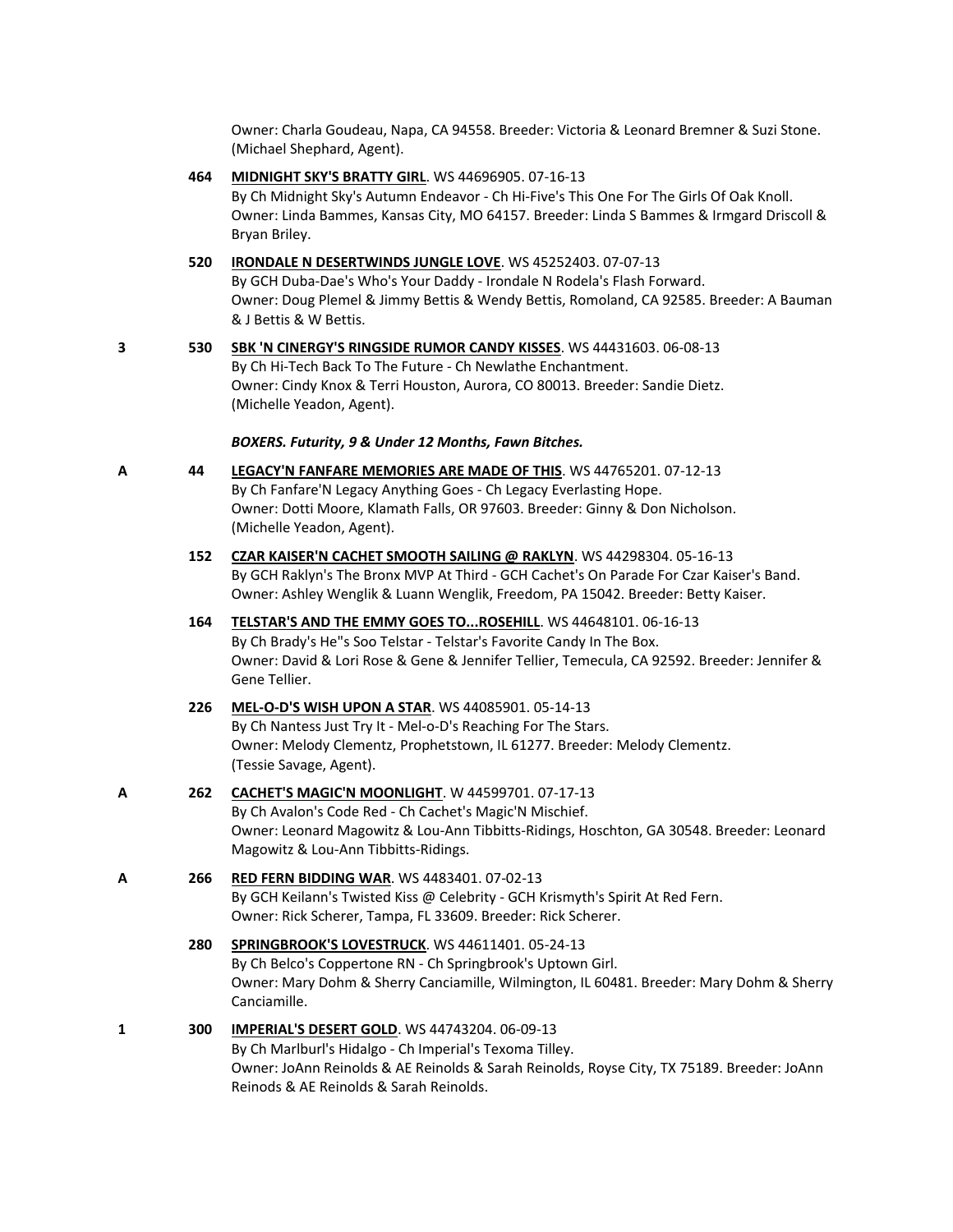| 330 | <b>RED FERN POWER BROKER. WS 44883402. 07-02-13</b>                            |  |  |  |
|-----|--------------------------------------------------------------------------------|--|--|--|
|     | By GCH Keilann's Twisted Kiss @ Celebrity - GCH Krismyth's Spirit At Red Fern. |  |  |  |
|     | Owner: Rick Scherer, Tampa, FL 33609. Breeder: Rick Scherer.                   |  |  |  |

**348 [HILLYARDS COVERGIRL OF DAI'LIN](http://www.infodog.com/files/bdogrsl1.prg;makc=WS%2044523407;mdog=Hillyards_Covergirl_Of_Dai_lin;wins=all)**. WS 44523407. 06-14-13 By Ch Encores Bismark - Ch Hillyard N Ablaze Put A Spell On You. Owner: Candace Kalke, Red Deer County AB, CN T4G 0J2. Breeder: Carrie Raney & Chelsey Waldvogel.

**362 [MIDNIGHT SKY'S ENDURE THE PAYNE](http://www.infodog.com/files/bdogrsl1.prg;makc=WS%2044696903;mdog=Midnight_Sky_s_Endure_The_Payne;wins=all)**. WS 44696903. 07-16-13 By Ch Midnight Sky's Autumn Endeavor - Ch Hi-Five's This One's For The Girls Of Oak Knoll. Owner: Beciy Arce & Joyce Peckham & Linda Bammes, Meriden, KS 66512. Breeder: Linda Bammes & Irmgard Driscoll & Bryan Briley.

#### **4 370 [MCCOY'S HEARTSTRINGS](http://www.infodog.com/files/bdogrsl1.prg;makc=WS%2045457901;mdog=McCoy_s_Heartstrings;wins=all)**. WS 45457901. 08-01-13 By Ch Silverlane's Excalibur - Ch MCoy's Melt Your Heart. Owner: Larry McCoy & Bryan Briley, Robinson, IL 62454. Breeder: Larry McCoy.

- **2 376 [CACHET'N CZAR KAISER HIT 1 OUTTA THE PARK @ RAKLYN](http://www.infodog.com/files/bdogrsl1.prg;makc=WS%2044298302;mdog=Cachet_N_Czar_Kaiser_Hit_1_Outta_The_Park_@_Raklyn;wins=all)**. WS 44298302. 05-16-13 By GCH Raklyns The Bronx MVP At Third - GCH Cachet's On Parade For Czar Kaiser's Band. Owner: Lou-Ann Tibbitts-Ridings & Leonard Magowitz & Terri Kaiser, Troy, NY 12180. Breeder: Betty Kaiser.
	- **396 [CINNRHEE'S I JUST MET A GIRL](http://www.infodog.com/files/bdogrsl1.prg;makc=WS%2046648601;mdog=Cinnrhee_s_I_Just_Met_A_Girl;wins=all)**. WS 46648601. 06-07-13 By Cinnrhee's Keep Me In Mind - Cinnrhee's Pennies For Heaven. Owner: Vicki & Terry Agle & M Small, Brooksville, FL 34613. Breeder: Medley Small.
- **A 436 [ILLYRIAN AND MARBURL'S JOIE DE VIVRE](http://www.infodog.com/files/bdogrsl1.prg;makc=WS%2045301904;mdog=Illyrian_And_Marburl_s_Joie_De_Vivre;wins=all)**. WS 45301904. 05-28-13 By Ch Marburl's Hidalgo - GCH Illyrian's Charmed I'm Sure. Owner: Gail Kloecker & Mary Frances Burleson & Pam Rohr, Lincoln, NE 68528. Breeder: Gail Kloecker & Mary Frances Burleson. (Lori McClain Ferguson, Agent).
- **3 458 [SBK TIME TO SHINE WITH HI-TECH](http://www.infodog.com/files/bdogrsl1.prg;makc=WS%2044431601;mdog=SBK_Time_To_Shine_With_Hi-Tech;wins=all)**. WS 44431601. 06-08-13 By Ch Hi-Tech's Back To The Future - Ch Newlaithe Enchantment. Owner: Sandie Dietz & Hailey Bibbo, Succasunna, NJ 07876. Breeder: Sandie B Dietz. (Kim Pastella Calvacca, Agent).

*BOXERS. Futurity, 12 & Under 15 Months, Brindle Bitches.*

- **34 [WINDWARD & HAPPY TAILS ONE FOR THE MONEY](http://www.infodog.com/files/bdogrsl1.prg;makc=WS%2044076601;mdog=Windward_&_Happy_Tails_One_For_The_Money;wins=all)**. WS 44076601. 02-18-13 By GCH Barbiloc's Dart Image At Happy Tails RA OA NAJ - Ch Home's Serenity Jada. Owner: William Wright & Amy Bieri & Reuben Dourte, Waterbury, CT 06705. Breeder: Rueben Dourte & Alexandra Dourte & Amy Bieri.
- **2 66 [PHEASANT HOLLOWS BLACK STAGE PASS](http://www.infodog.com/files/bdogrsl1.prg;makc=WS%2044639901;mdog=Pheasant_Hollows_Black_Stage_Pass;wins=all)**. WS 44639901. 04-21-13 By Ch Pheasant Hollow's Kryptonite - Pheasant Hollow's Cinderella. Owner: Andrea Hieker & Kerry Jones & Allison Jones, Wallkill, NY 12589. Breeder: Kerry Jones & Allison Jones & Kim Cammer.
	- **170 [MEL-O-D'S LINDOR LINDT DO YOU DREAM IN CHOCOLATE](http://www.infodog.com/files/bdogrsl1.prg;makc=WS%2044022001;mdog=Mel-o-D_s_Lindor_Lindt_Do_You_Dream_In_Chocolate;wins=all)**. WS 44022001. 05-01-13 By Ch Mel-o-D's Living By The Word - Ch Mel-o-D's Razzle Dazzle From Myde. Owner: Melody Clementz, Prophetstown, IL 61277. Breeder: Melody Clementz. (Tessie Savage, Agent).
	- **220 [AVALON'S ORIGINAL SIN](http://www.infodog.com/files/bdogrsl1.prg;makc=WS%2044219602;mdog=Avalon_s_Original_Sin;wins=all)**. WS 44219602. 04-29-13 By Avalon's Justice Of Windsong - Avalon's Cosmopolitan.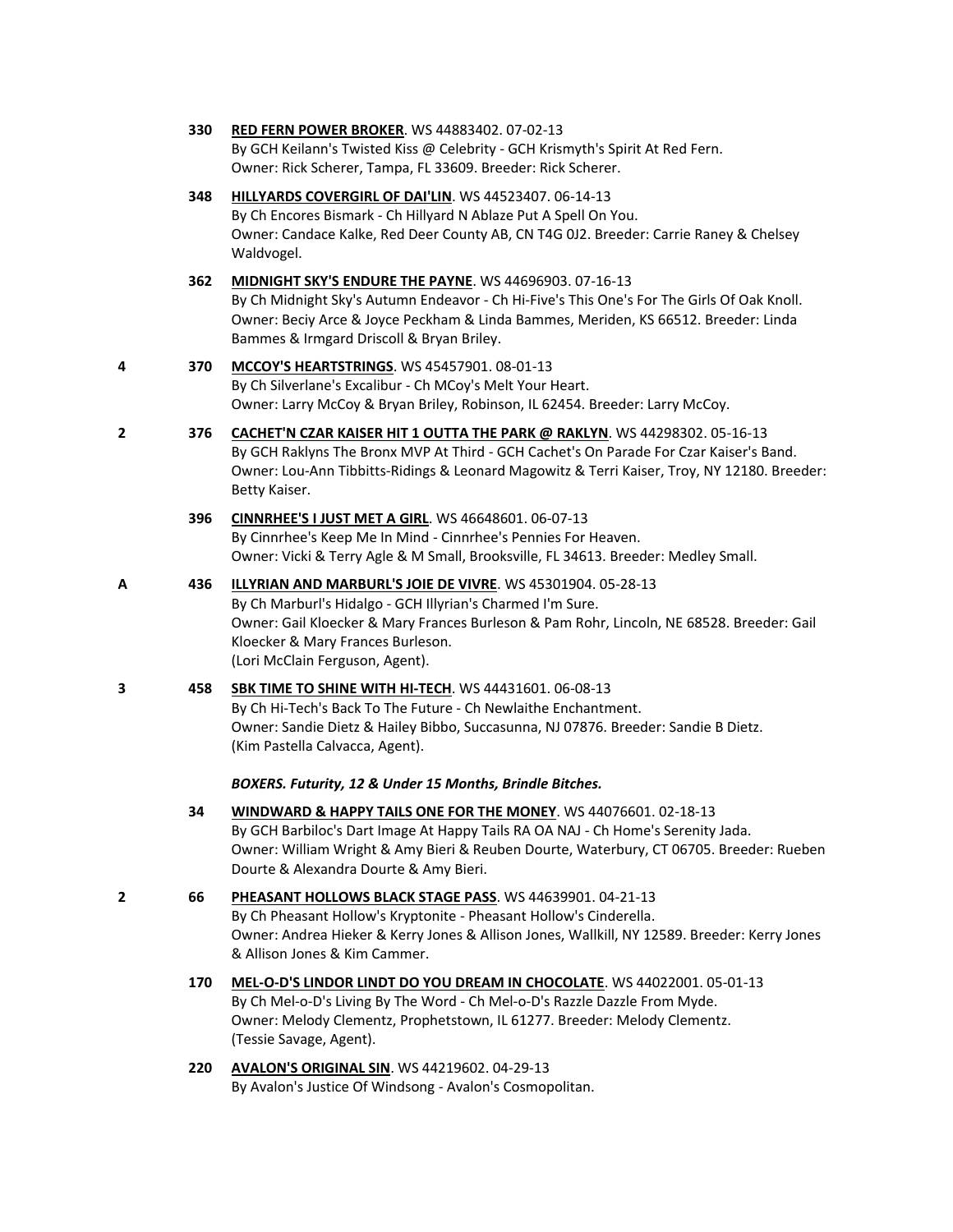Owner: Tom & Cherron Davis & N Hansen & W Kays, New Church, VA 23415. Breeder: Norra L Hansen & William Kays.

**3 234 [SAYWIN'S PRECIOUS JEWEL OF SAMBRIA](http://www.infodog.com/files/bdogrsl1.prg;makc=WS%2043607705;mdog=Saywin_s_Precious_Jewel_Of_Sambria;wins=all)**. WS 43607705. 02-10-13 By Saywin's Devil In Disguise - Saywin's Classic Keepsake. Owner: Pamela Bowser-Hutchins & Cindy Hearn, Holly, MI 48442. Breeder: Pamela Bowser-Hutchins & Cindy Hearn. (Ashley Wynieski, Agent). **1 344 [PHEASANT HOLLOW N MEPHISTO'S EYECANDY](http://www.infodog.com/files/bdogrsl1.prg;makc=WS%2044639902;mdog=Pheasant_Hollow_N_Mephisto_s_Eyecandy;wins=all)**. WS 44639902. 04-21-13

> By GCH Pheasant Hollow's Kryptonite - Pheasant Hollows Cinderella. Owner: Michele Yeadon & Kerry Jones, Langley BC, CN V2Z 2J6. Breeder: Kimberly Cammer & Kerry Jones & Allison Jones.

# **368 KATANDY'S [WILD MEADOW](http://www.infodog.com/files/bdogrsl1.prg;makc=WS%2044054201;mdog=Katandy_s_Wild_Meadow;wins=all)**. WS 44054201. 04-30-13 By GCH Katandy's Fast Forward - Chriver Runs Paramount Masquerade. Owner: Lee Morris & Mark Young, Davidsonville, MD 21035. Breeder: Lee Morris & Mark Young.

#### **426 [EBB'NE'S I'LL HAVE WHAT SHE'S HAVING](http://www.infodog.com/files/bdogrsl1.prg;makc=WS%2043304304;mdog=EBB_nE_s_I_ll_Have_What_She_s_Having;wins=all)**. WS 43304304. 03-07-13 By Ebony's Why So Serious? - Ebony's Clever Girl. Owner: Sylvia Soules, McLeansville, NC 27301. Breeder: Sylvia Soules. (Daniel Alan Buchwald, Agent).

#### **4 514 [CARMA'S BUSY BEING BEAUTIFUL 4 MYDE](http://www.infodog.com/files/bdogrsl1.prg;makc=WS%2043641204;mdog=Carma_s_Busy_Being_Beautiful_4_MYDE;wins=all)**. WS 43641204. 03-01-13 By Ch Tadd's Armed And Dangerous - Ch Sapphires Magic Smoke Of TJ. Owner: Debi Bedford & Tina Halverson, Stanwood, IA 52337. Breeder: Tina Halverson & Shelly Williams.

(Amy Bieri, Agent).

## *BOXERS. Futurity, 12 & Under 15 Months, Fawn Bitches.*

## **52 [SURFDOMS NAUTI NYMPH AT JO-EL](http://www.infodog.com/files/bdogrsl1.prg;makc=WS%2044269404;mdog=Surfdoms_Nauti_Nymph_At_Jo-El;wins=all)**. WS 44269404. 04-17-13

By GCH Bravo N Sunset Stealing Time - Ch Shirald's A Wandering Nymph. Owner: Joseph Loeb & Larry Rosen & Cris Barbu & Gail Karwoski, S Plainfield, NJ 07080. Breeder: Gail S & Malvin Karwoski. (Debbie Struff, AKC Registered Handler).

#### **56 [WEST SHORE'S STAND AT THE TOP](http://www.infodog.com/files/bdogrsl1.prg;makc=WS%2043349101;mdog=West_Shore_s_Stand_At_The_Top;wins=all)**. WS 43349101. 03-14-13

By Ch Illyrian And Marlburas Hail To The Chief - GCH Can-cia's Stand Up And Deliver For West Shores.

Owner: K Mott & S Canciamille & G Kanwischer, Montague, MI 49437. Breeder: K Mott & S Canciamille & G Kanwischer.

## **3 96 [MARTINI'S U AIN'T DA BOSS OF ME](http://www.infodog.com/files/bdogrsl1.prg;makc=WS%2046375701;mdog=Martini_s_U_Ain_t_Da_Boss_Of_Me;wins=all)**. WS 46375701. 02-14-13

By Ch JEMS Pearl Jam - Ch Desert's Well Worth The Wait. Owner: Marie McNeil & Keith & Deb Simpson, Calgary AB, CN T2Y 3G5. Breeder: Marie McNeil & Ginger Bice & Cheryl Jennings. (Michelle Yeadon, Agent).

## **1 120 [AVALON 'N WINDSONG'S OOH LA LA](http://www.infodog.com/files/bdogrsl1.prg;makc=WS%2044219604;mdog=Avalon__N_Windsong_s_Ooh_La_La;wins=all)**. WS 44219604. 04-29-13 By Avalon's Justice Of Windsong - Ch Avalon's Cosmopolitan. Owner: Linda Rakow & Norra L Hansen, Menomonee Falls, WI 53051. Breeder: Norra L Hansen & William Kays. (Kimberly Pastella-Calvacca, Agent).

**2 130 [HAPPY TAIL'S FAITH TRUST & PIXIE DUST](http://www.infodog.com/files/bdogrsl1.prg;makc=WS%2043505001;mdog=Happy_Tail_s_Faith_Trust_&_Pixie_Dust;wins=all)**. WS 43505001. 02-27-13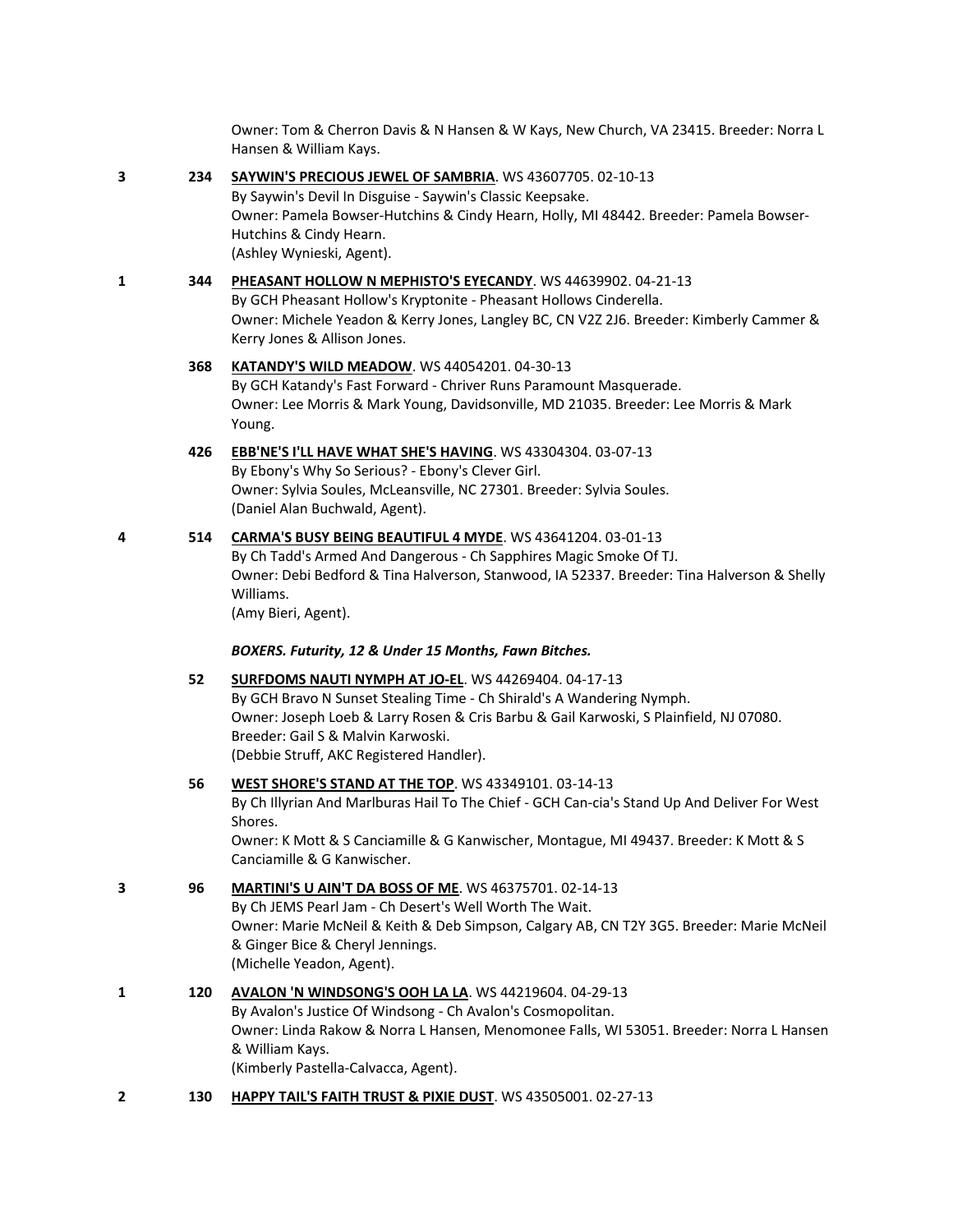By GCH Barbiloc's Dart Image At Happy Tails CD RA OA NAJ - Ch Happy Tail's N Maxl's All That Glitters.

Owner: Eugenia Koshiol & Lori McClain & Amy Bieri, Monee, IL 60449. Breeder: Amy Bieri & Todd Bieri & Lori McClain.

#### **240 [TAYLOR HILL'S PERFECT STORM FROM SPECIAL K](http://www.infodog.com/files/bdogrsl1.prg;makc=WS%2044432701;mdog=Taylor_Hill_s_Perfect_Storm_From_Special_K;wins=all)**. WS 44432701. 02-22-13

By Ch Special K's A Jet Of My Own - Special K's Purple Rain. Owner: Dan & Dicksy Colwell & Rhonda Depley, Abingdon, IL 61410. Breeder: Dan & Dicksy Colwell & Rhonda Depley.

# **350 [BROADWAY'S RHYTHM OF LIFE](http://www.infodog.com/files/bdogrsl1.prg;makc=WS%2043899403;mdog=Broadway_s_Rhythm_Of_Life;wins=all)**. WS 43899403. 04-19-13

By Cameliards Eye Of The Storm - Broadway's & Justawyn's One Singular Sensation. Owner: Karol Cline, Bloomfield Hills, MI 48304. Breeder: Karol Cline. (Kim Greulich, Agent).

#### **4 406 [CARMA'S TREASURE AT SAPPHIRE](http://www.infodog.com/files/bdogrsl1.prg;makc=WS%2043641207;mdog=Carma_s_Treasure_At_Sapphire;wins=all)**. WS 43641207. 03-01-13 By Ch Tadd's Armed And Dangerous - Ch Sapphire's Magic Smoke Of Tj. Owner: Tina Halverson & Diane Pearson & Shelly Williams, Watertown, WI 53098. Breeder: Tina Halverson & Shelly Williams.

## **490 [NANTESS NAUGHTY BUT](http://www.infodog.com/files/bdogrsl1.prg;makc=WS%2043757701;mdog=Nantess_Naughty_But_Nice;wins=all) NICE**. WS 43757701. 04-04-13 By Ch Nantess Ain't Seen Nothin Yet - Ch Nantess Shame On The Moon. Owner: Nancy Savage & Tessie Savage, Table Grove, IL 61482. Breeder: Nancy & Tessie Savage.

**506 [SALGRAY N LEMKO'S GYPSY ROSE LEE](http://www.infodog.com/files/bdogrsl1.prg;makc=WS%2043735207;mdog=Salgray_N_Lemko_s_Gypsy_Rose_Lee;wins=all)**. WS 43735207. 02-10-13 By Draymia's Wind Seeker CD - Ch Salgray's Gold Dust. Owner: Jane Hamilburg-Guy & Jessica Kozel, Mansfield, MA 02048. Breeder: Jane Hamilburg-Guy & Jessica Kozel.

#### **532 [KATANDY'S FANNING THE FLAMES](http://www.infodog.com/files/bdogrsl1.prg;makc=WS%2044054203;mdog=Katandy_s_Fanning_The_Flames;wins=all)**. WS 44054203. 04-30-13 By GCH Katandy's Fast Forward - River Run's Paramount Masquerade.

Owner: Lee Morris & Mark Young, Davidsonville, MD 21035. Breeder: Lee Morris & Mark Young.

#### *BOXERS. Futurity, 15 & Under 18 Months, Brindle Bitches.*

**8 [SAFRONA'S RUMOUR HAS IT AT PIGEONWOOD'S](http://www.infodog.com/files/bdogrsl1.prg;makc=WS%2042999403;mdog=Safrona_s_Rumour_Has_It_At_Pigeonwood_s;wins=all)**. WS 42999403. 01-12-13 By GCH Avalon's Urban Legend - Ch Liberti's Bangin The Bell. Owner: Kathrina C Gatz, Hampshire, IL 60140. Breeder: Nancy Ann Teubner & Katharina C Gatz. (Sherry Canciamille, Agent).

### **50 [SHADIGEE'S GIFT OF GAB AT PEARLISLE](http://www.infodog.com/files/bdogrsl1.prg;makc=WS%2042774401;mdog=Shadigee_s_Gift_Of_Gab_At_Pearlisle;wins=all)**. WS 42774401. 12-08-12 By Ch Pearlisle N Standing O Risk Factor - Ch Shadigee's Lady Luck. Owner: Dr Robert Hallock & Grace D Hallock, Cheshire, CT 06410. Breeder: Lee Nowak & Mary Jane Nowak.

### **132 [JESTIC N DRAYMIA'S SOUND OF MUSIC](http://www.infodog.com/files/bdogrsl1.prg;makc=WS%2043218401;mdog=Jestic_N_Draymia_s_Sound_Of_Music;wins=all)**. WS 43218401. 12-07-12 By Ch Draymia's Total Package CD - Ch Jestic's After The Storm. Owner: Danielle & Sally Keller & Cheryl Stevens, Yacolt, WA 98675. Breeder: Danielle & Sally Keller & Cheryl Stevens.

## **1 158 [MOON VALLEY SMOKIN HOT](http://www.infodog.com/files/bdogrsl1.prg;makc=WS%2043373401;mdog=Moon_Valley_Smokin_Hot;wins=all)**. WS 43373401. 02-01-13

By Ch Strawberry N Reo Gold Country - Ch Moon Valley Imagine. Owner: Nancy Schepis & Ida Baum, Peoria, AZ 85383. Breeder: Nancy Schepis & Ida Baum. (Kay Peiser, Agent).

**4 180 [SHADIGEE'S FASHIONABLY LATE](http://www.infodog.com/files/bdogrsl1.prg;makc=WS%2042774408;mdog=Shadigee_s_Fashionably_Late;wins=all)**. WS 42774408. 12-08-12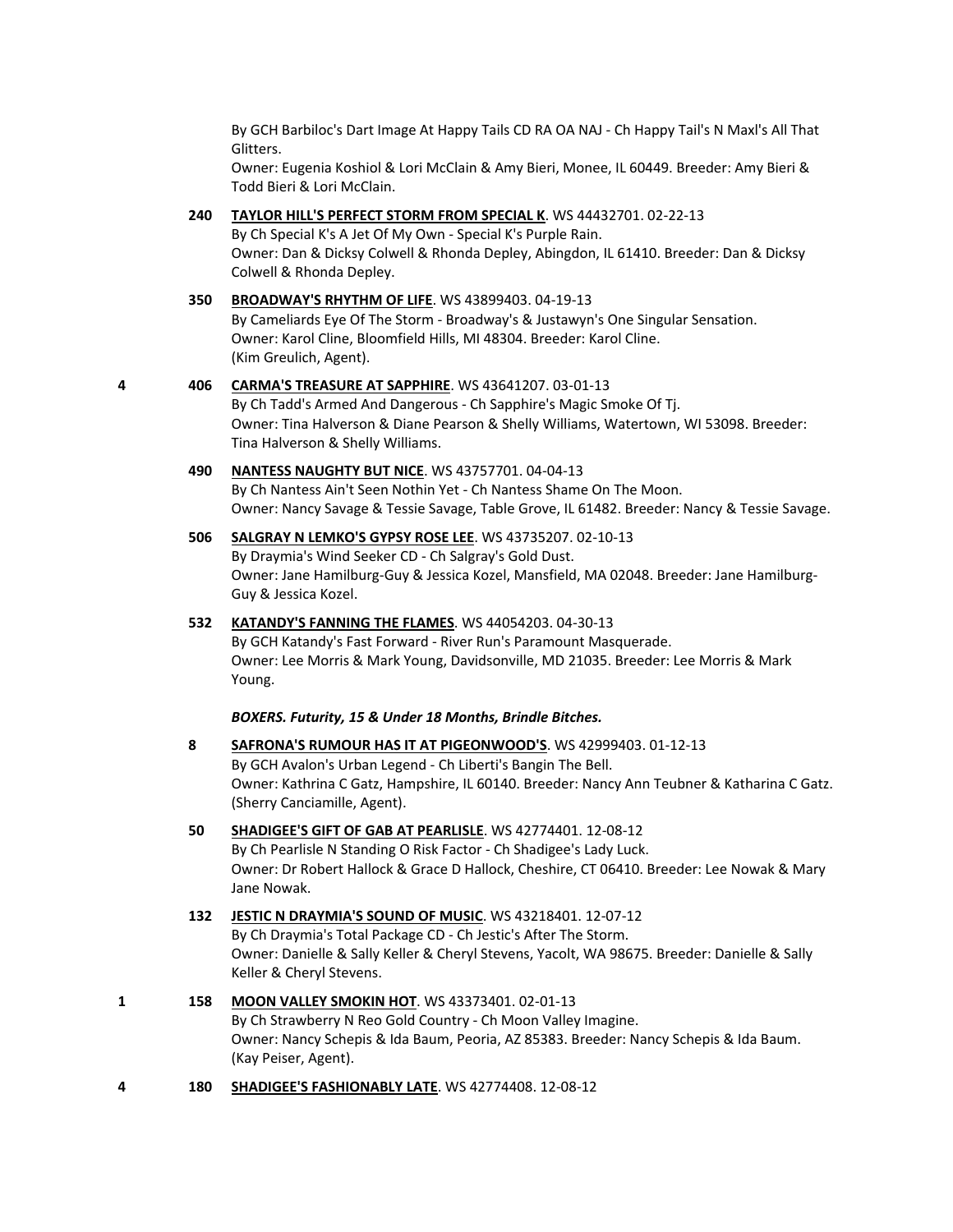By Ch Pearlisle N Standing O Risk Factor - Ch Shadigee's Lady Luck. Owner: Lee & Mary Jane Nowak, Alvaton, KY 421227623. Breeder: Lee & Mary Jane Nowak. (Lori McClain Ferguson, Agent).

#### **244 [ENCORE'S CAN CAN](http://www.infodog.com/files/bdogrsl1.prg;makc=WS%2043718204;mdog=Encore_s_Can_Can;wins=all)**. WS 43718204. 11-18-12

By Ch Encore's Crimson Tide - Ch Encore's Heirloom. Owner: Darlene Vickers & Cheryl Cates, Jena, LA 71342. Breeder: Cheryl A Cates.

## **2 390 [IRONDALE'S FOR YOUR EYES ONLY](http://www.infodog.com/files/bdogrsl1.prg;makc=WS%2043019203;mdog=Irondale_s_For_Your_Eyes_Only;wins=all)**. WS 43019203. 01-13-13

By GCH Duba-Dae Who's Your Daddy - GCH Gingerbread Christmas Cookie. Owner: Gloria Bower & Kay Peiser & Wendy Bettis, Port Charlotte, FL 33980. Breeder: Lenore Ryan & Wendy Bettis.

#### **492 [FALMARK'S THIN LIZZIE](http://www.infodog.com/files/bdogrsl1.prg;makc=WS%2043604501;mdog=Falmark_s_Thin_Lizzie;wins=all)**. WS 43604501. 12-02-12

By Ch Cachet's Thief In The Night - Ch Falmark's Fox-Trot. Owner: Laura Cuthbert, Watertown, MA 02472. Breeder: Laura Cuthbert.

## **3 522 [CH GINGERBREAD COOKIES FOR DADDY](http://www.infodog.com/files/bdogrsl1.prg;makc=WS%2043019201;mdog=Ch_Gingerbread_Cookies_For_Daddy;wins=all)**. WS 43019201. 01-13-13

By GCH Duba-Dae's Who's Your Daddy - GCH Gingerbread Christmas Cookies. Owner: Pam & Charlie Holzapfel & Lenore Ryan & Wendy Bettis, Neptune, NJ 07753. Breeder: Lenore Ryan & Wendy Bettis. (Dan Buckwald, Agent).

#### *BOXERS. Futurity, 15 & Under 18 Months, Fawn Bitches.*

**22 [R AND G'S TALE OF ALL TALES](http://www.infodog.com/files/bdogrsl1.prg;makc=WS%2042665503;mdog=R_And_G_s_Tale_Of_All_Tales;wins=all)**. WS 42665503. 12-20-12 By Ch Hallmark's Rumor Has It - Ch R And G's Diamond In The Skye. Owner: John Maggle & Tara Maggle, Sturgeon Bay, WI 54235. Breeder: Gayann Jones. (Christa Cook, Agent).

## **70 [IRONDALE'S SET FIRE TO THE RAIN](http://www.infodog.com/files/bdogrsl1.prg;makc=WS%2043242401;mdog=Irondale_s_Set_Fire_To_The_Rain;wins=all)**. WS 43242401. 12-30-12 By GCH Irondale's Look At Me Now - Fanfare N' Sonoran's Bare Naked Lady. Owner: Linda Smith & Wendy Bettis, Moreno Valley, CA 92557. Breeder: Ann Boers & Mollie Smith & Wendy Bettis.

# **94 [GMANS SOUTHERN COMFORT](http://www.infodog.com/files/bdogrsl1.prg;makc=WS%2042969105;mdog=Gmans_Southern_Comfort;wins=all)**. WS 42969105. 11-25-12 By Ch Rocketts Red Glare - Ch Gmans Trivial Pursuit. Owner: Rodney & Dorothy Heiligman & Theresa Galle, Hondo, TX 78861. Breeder: Rodney & Dorothy Heiligman & Theresa Galle. **3 128 [TYBRUSHE'S PS I LOVE YOU](http://www.infodog.com/files/bdogrsl1.prg;makc=WS%2044350302;mdog=Tybrushe_s_PS_I_Love_You;wins=all)**. WS 44350302. 01-12-13 By GCH Rikar's Crime Of The Century - Ch Ensign's Futura Vita Of Tybrushe. Owner: Sheila McAvoy & Darren Lovely, Dewinton AB, CN T0L 0X0. Breeder: Sheila McAvoy & Darren Lovely & Annette Clark. **1/BJF 134 [SONORAN N SYMPHONY'S THIS LITTLE LIGHT OF MINE](http://www.infodog.com/files/bdogrsl1.prg;makc=WS%2043242402;mdog=Sonoran_N_Symphony_s_This_Little_Light_Of_Mine;wins=all)**. WS 43242402. 12-30-12 By GCH Irondale's Look At Me Now - Fanfare N Sonoran's Bare Naked Lady. Owner: Mickey Hayden & Ann Bowers & Wendy Bettis & Molly Smith, Laguna Niguel, CA

- 92677. Breeder: Ann Bowers & Wendy Bettis & Molly Smith. **4 142 [MARBURL'S TANGO](http://www.infodog.com/files/bdogrsl1.prg;makc=WS%2043339803;mdog=Marburl_s_Tango;wins=all)**. WS 43339803. 01-10-13 By Ch Marburl's Hidalgo - Marburl's Zia. Owner: Mary Frances Burleson, Sachse, TX 75048. Breeder: Mary Frances Burleson. (Lori McClain Ferguson, Agent).
	- **172 [BROOKWOOD'S TAYLOR'D KALEIDOSCOPE DREAM](http://www.infodog.com/files/bdogrsl1.prg;makc=WS%2043049502;mdog=Brookwood_s_Taylor_d_Kaleidoscope_Dream;wins=all)**. WS 43049502. 11-10-12 By GCH Brookwood's Prelude To A Dream - Brookwood's Coral Reef.